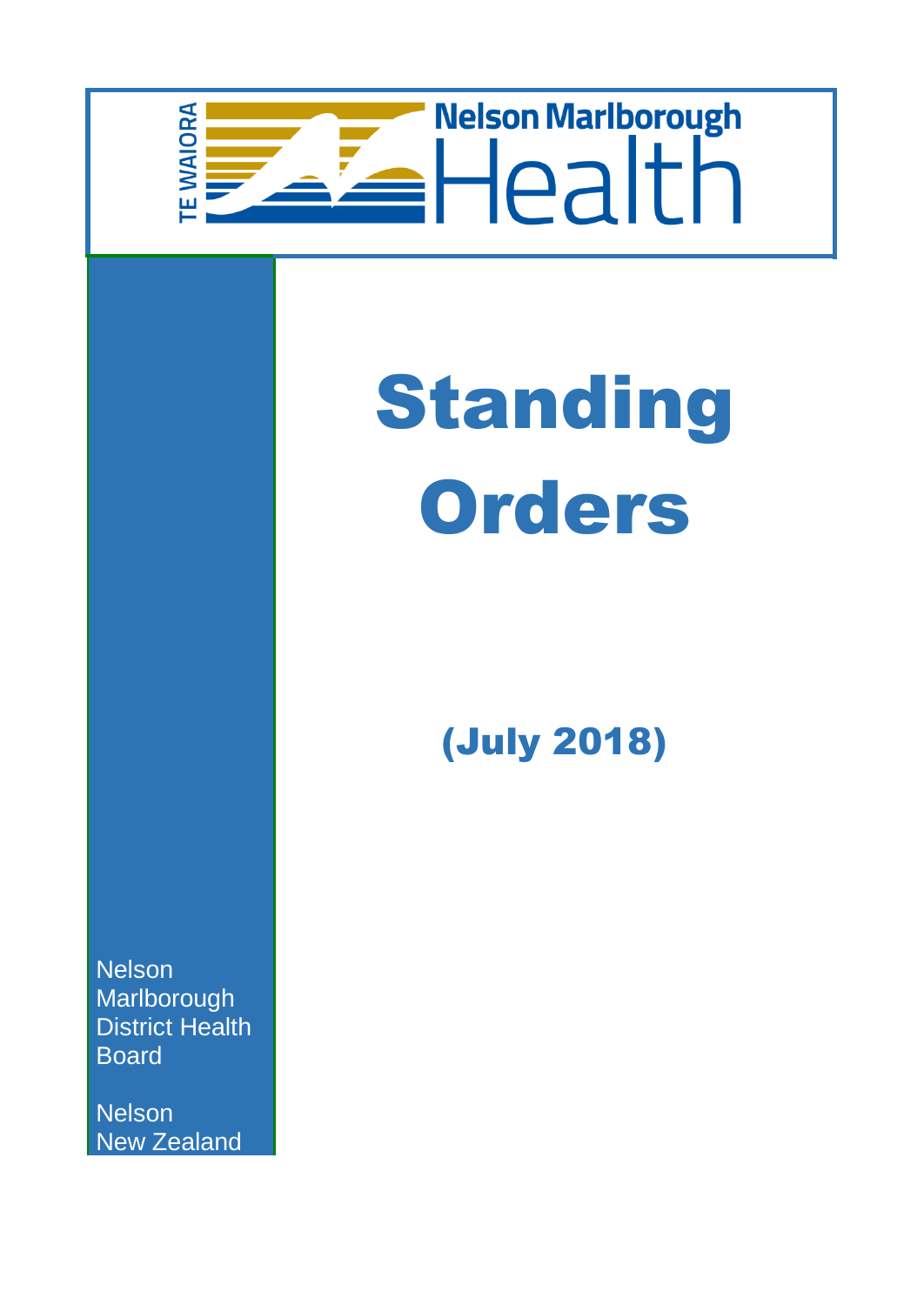

Version

**These Standing Orders were agreed at the meeting of the Nelson Marlborough District Health Board on 24 July 2018 and apply to its meetings including any committee or subcommittee meeting.**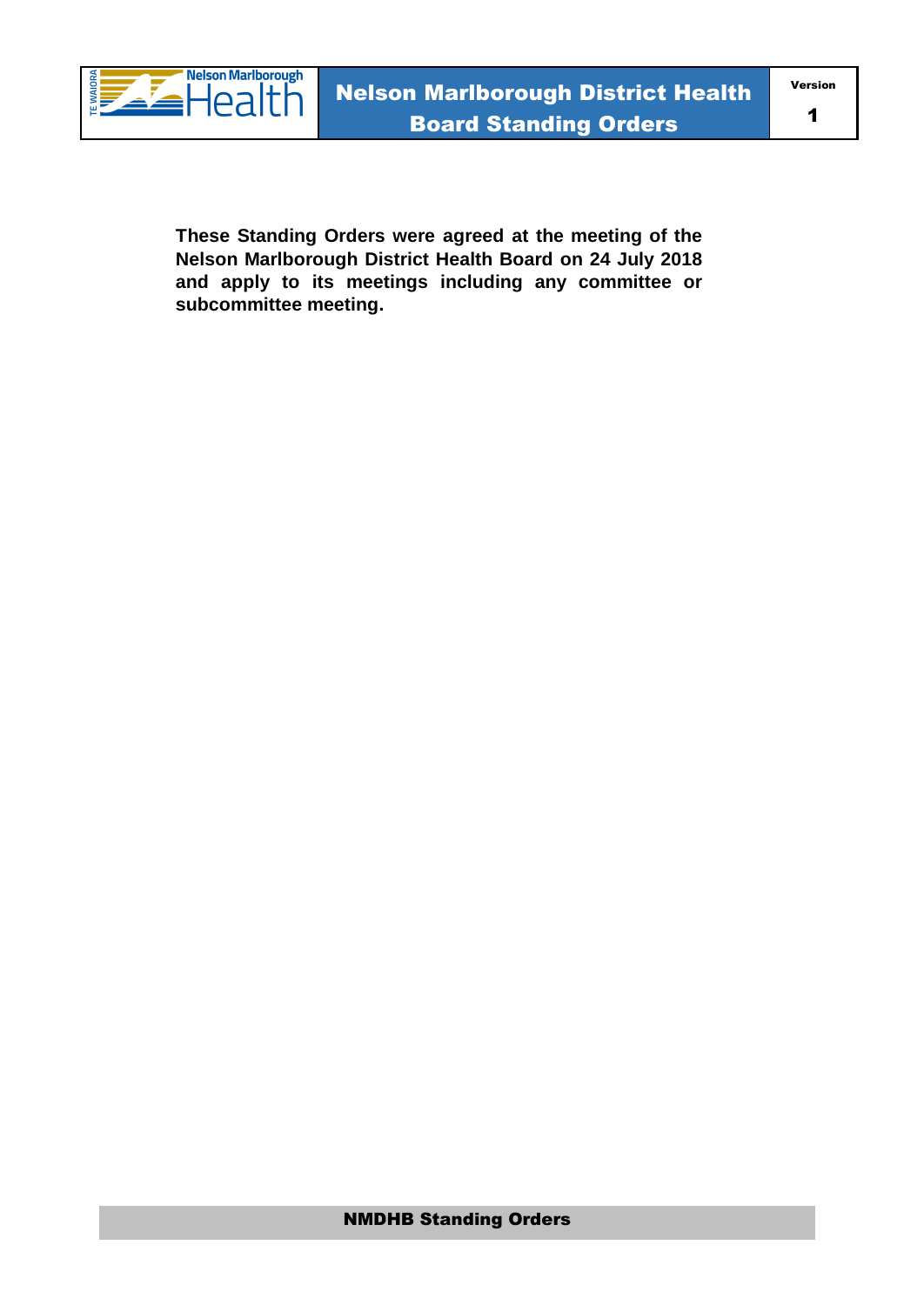

# **Nelson Marlborough District Health Board Standing Orders**

| I<br>٧ |  |
|--------|--|
|        |  |

| 1.0 |  |
|-----|--|
|     |  |
|     |  |
|     |  |
|     |  |
|     |  |
|     |  |
|     |  |
|     |  |
|     |  |
|     |  |
|     |  |
|     |  |
|     |  |
|     |  |
|     |  |
|     |  |
|     |  |
|     |  |
| 2.0 |  |
|     |  |
|     |  |
|     |  |
|     |  |
|     |  |
|     |  |
|     |  |
|     |  |
|     |  |
|     |  |
|     |  |
|     |  |
|     |  |
|     |  |
|     |  |
|     |  |
|     |  |
|     |  |
|     |  |
|     |  |
|     |  |
|     |  |
|     |  |
|     |  |
|     |  |
|     |  |
|     |  |
|     |  |
| 3.0 |  |
|     |  |
|     |  |
|     |  |
|     |  |
|     |  |
|     |  |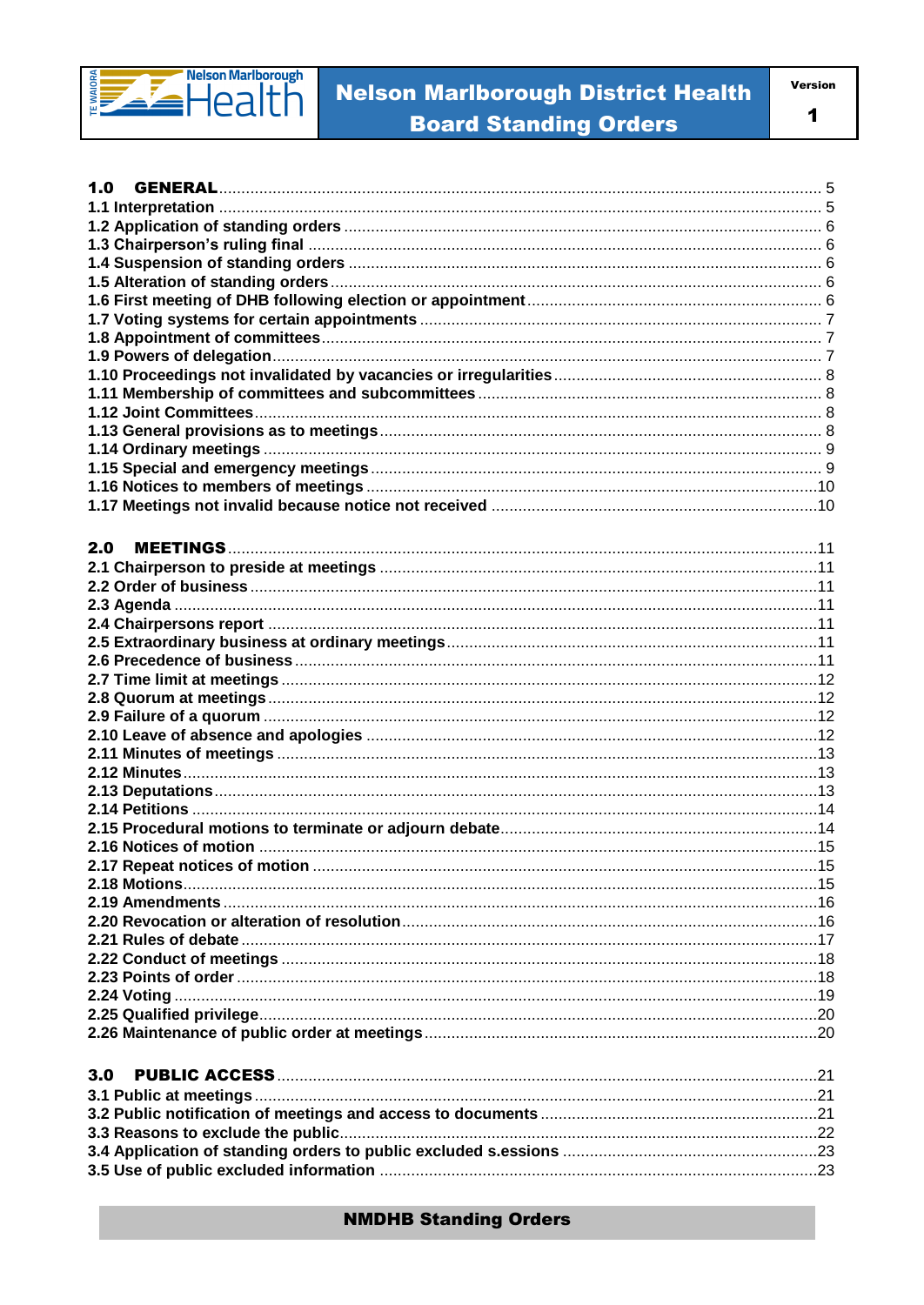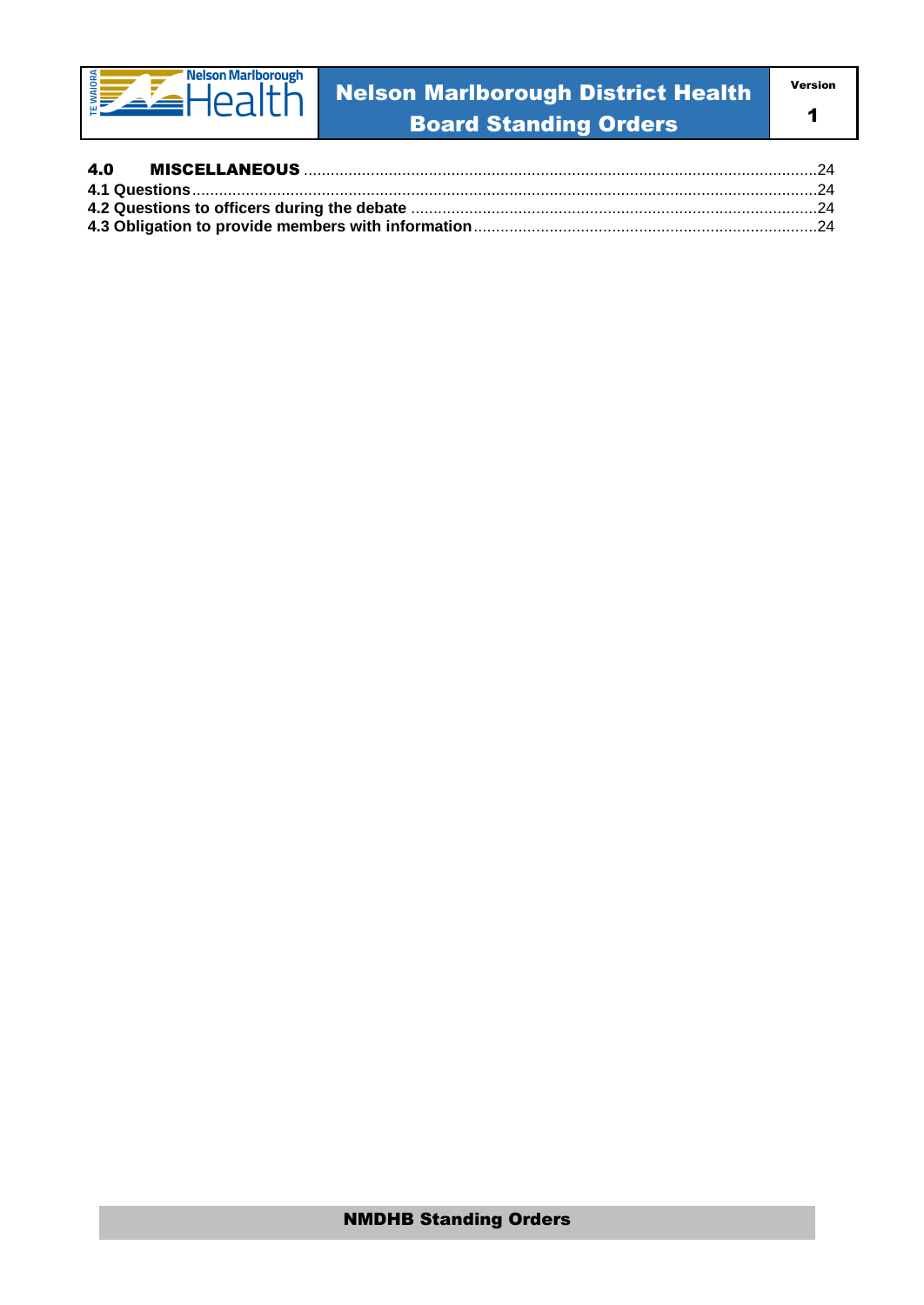

#### 1.0 GENERAL

#### **1.1 Interpretation**

In these standing orders, unless inconsistent with the context:

Act means the New Zealand Public Health and Disability Act 2000. All references to "schedules" or "clauses" refer to this Act.

*Board* means Nelson Marlborough District Health Board.

*Chairperson* means the Chairperson of the DHB and also includes any person acting as the Chairperson of any committee or subcommittee of the DHB.

*Chief Executive Officer* means the Board Secretary of the DHB and includes for the purpose of these standing orders any other officer authorized by the DHB for such purpose.

*Committee* includes, in relation to the DHB:

- (a) Any committee comprising all the members of the DHB; and
- (b) Any statutory, standing or special committee appointed by the DHB; and
- (c) Any subcommittee of a committee described in paragraph (a) or paragraph (b) of this definition.

*Meeting* means any first, annual, ordinary, special or emergency meeting of the DHB; and any meeting of any committee or standing committee or special committee or subcommittee of the DHB.

*Member* means any person elected or appointed to the DHB or to any committee or subcommittee of the DHB.

*Minutes* means any minutes or other record of the proceedings of any such meeting of the DHB and its committees.

*Ordinary Meeting* means any meeting publicly notified by the DHB in accordance with Clause 16 of Schedule 3 of the Act.

*Board Secretary* means the Board Secretary of the DHB and includes for the purposes of these standing orders any other officer authorised by the DHB and its committees,

#### *Public excluded information* includes:

- (a) Information which:
	- (i) Is currently before a public excluded session; or
	- (ii) Is proposed to be considered at a public excluded session; or
	- (iii) Had previously been considered at a public excluded session (other than information subsequently released by the DHB as publicly available information); and
- (b) Any minutes (or portions of minutes thereof) of public excluded sessions (other than those subsequently released by the DHB as publicly available information); and
- (c) Any other information which has not been released by the DHB as publicly available information.

*Public excluded session* refers to those meetings or parts of meetings from which the public is excluded by the DHB as provided for in the New Zealand Public Health and Disability Act 2000.

*Publicly notified* means notified to members of the public by notice contained in some newspaper circulating in the district of the DHB, or, where there is no such newspaper in general circulation, means notified on printed placards affixed to public places in the district.

*Working day* means any day of the week other than:

- (a) Saturday, Sunday, Good Friday, Easter Monday, Anzac Day, Labour Day, the Sovereign's Birthday, and Waitangi Day; and
- (b) A day in the period commencing with the 25th day of December in any year and ending with the 15th day of January in the following year.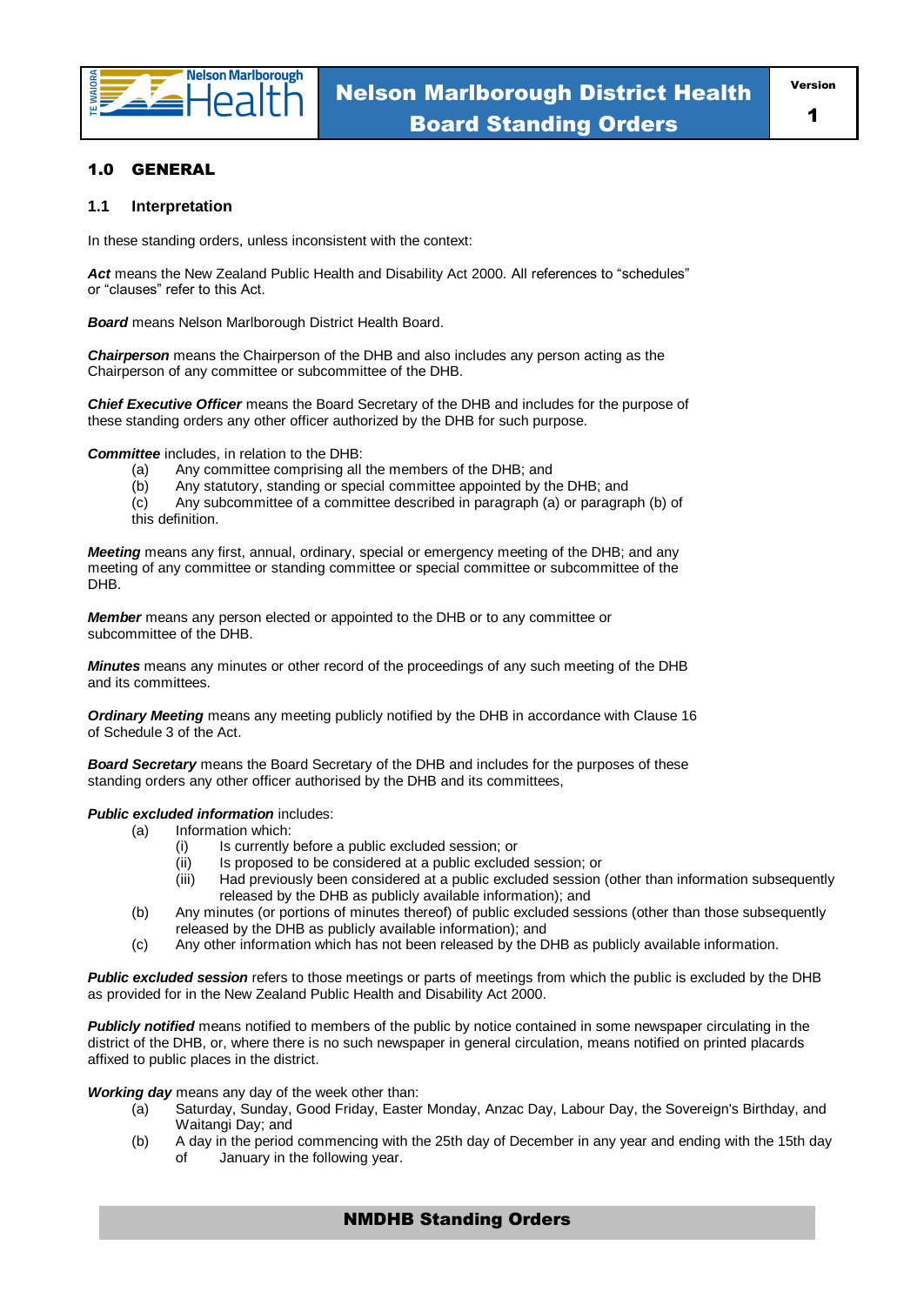

#### **1.2 Application of Standing Orders**

- 1.2.1 These standing orders shall, so far as applicable, extend to the proceedings of all Board meetings and of all Committees of the Board, including public excluded sessions.
- 1.2.2 All members of the Board and its Committees shall abide by these standing orders.

#### **1.3 Chairperson's Ruling Final**

- 1.3.1 The Chairperson shall decide all questions where relevant legislation or these standing orders make no provision or insufficient provision.
- 1.3.2 In regard to order 1.3.1 the Chairperson's ruling shall be final and not open to debate.
- 1.3.3 If any member who is required, pursuant to a ruling under standing orders, to leave a meeting: (a) Refuses or fails to leave the meeting; or
	- (b) Having left the meeting, attempts to re-enter the meeting without the permission of the Chairperson, any officer or employee of the DHB or member of the Police, may, at the request of the Chairperson, remove or, as the case may require, exclude that member from the meeting.

#### **1.4 Suspension of Standing Orders**

- 1.4.1 These standing orders are deemed to be suspended in respect of all meetings of the Board and it's Committees, until any member of the Board or it's Committees request that they be implemented for that meeting. During the suspension of these standing orders, meetings of the Board and it's Committees shall be conducted in accordance with the requirements of the Act and with the general rules of meetings.
- 1.4.2 The Board or a Committee may temporarily suspend standing orders during a meeting by a vote of three-quarters of the members present and voting and the reason for the suspension shall be stated in the resolution of suspension.
- 1.4.3 Any motion to suspend one or more standing orders shall specify the specific order or orders which it is proposed to be suspended.

#### **1.5 Alteration of Standing Orders**

1.5.1 After the adoption of the first standing orders of the Board, the adoption or amendment of standing orders shall require, in every case, a vote of three-quarters of the members present.

#### **1.6 First meeting of DHB following election or appointment**

- 1.6.1 The first meeting of a District Health Board following a triennial general election shall be called by the Board Secretary as soon as practicable after the elected members have taken office on the 58th day after polling day.
- 1.6.2 The Board Secretary shall give the persons elected to the Board not less than 10 working days notice of the meeting.
- 1.6.3 The meeting shall be chaired by the Chairperson appointed by the Minister under Clause 10 of Schedule 3 of the Act. If they are not available the provisions of Clause 2.1 of these Standing Orders shall apply.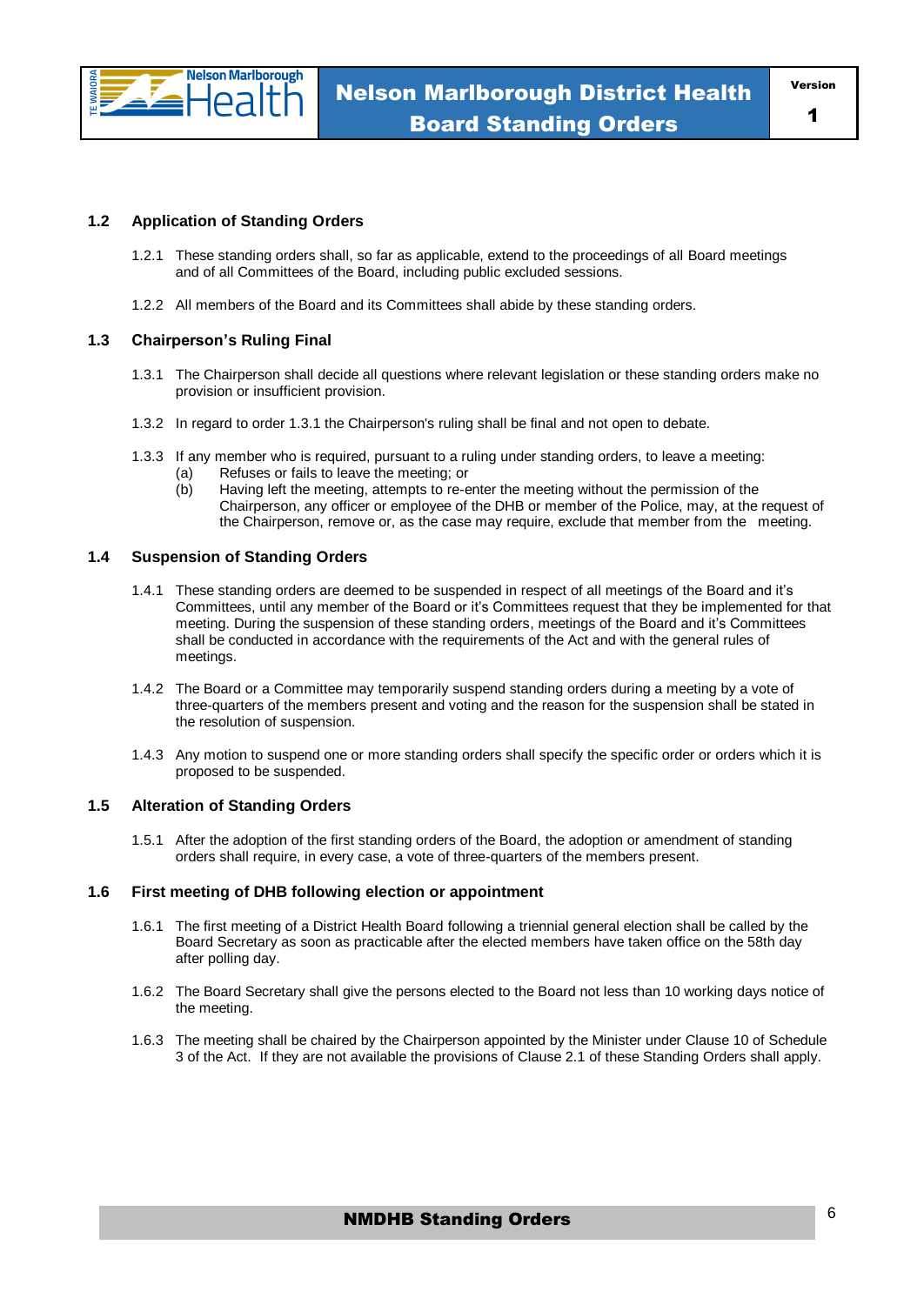

- 1.6.4 The business to be conducted at the meeting, and the order in which that business is to be conducted, shall be as follows:
	- (a) A general explanation (to be given or arranged by the principal administrative officer) of:
		- (i) The Official Information Act; and
		- (ii) Other laws affecting members including the appropriate provisions of the Act, sections 99, 105, and 105A of the Crimes Act 1961, and the Secret Commissions Act 1910:
	- (b) The fixing of the date and time of the first ordinary meeting of the authority, or the adoption of a schedule of ordinary meetings;
	- (c) Items of general business, if any.
- 1.6.5 Every member of the Board shall give to the Chief Executive Officer or his representative a residential or business address (together with, if desired, a facsimile, Email or other address) to which notices and material relating to meetings and business of the DHB may be sent or delivered.

#### **1.7 Voting systems for certain appointments**

**Nelson Marlborough** lea

- 1.7.1 For the purposes of the election or appointment of a representative of a Board for any purpose; the Board or (except where the Board has otherwise directed) the Committee may, by resolution determine that the person be elected or appointed by a system of voting that requires that, except as provided in subsection (2) of this section, the person to be elected or appointed receives the votes of a majority of the membership of the Board or Committee present and voting, and that requires that, where more than one round of voting is required, the least successful candidate in a round of voting shall not be a candidate in the next round of voting.
- 1.7.2 Where the system of voting described in subsection (1) of this section is adopted, every equality of votes that is not to be determined by a further round of voting shall be determined by lot in such manner as the Board or the Committee determines.

#### **1.8 Appointment of Committees**

- 1.8.1 The Board may appoint such Committees for a particular purpose or purposes as it considers appropriate.
- 1.8.2 A Committee may only appoint such subcommittees as it considers appropriate, with the prior approval of the Board.
- 1.8.3 Every Committee shall be subject in all things to the control of the Board, and shall carry out all directions, general or special given in relation to the Committee or Board or its affairs.
- 1.8.4 Every subcommittee shall be subject in all things to the control of the Committee that appointed it, and shall carry out all directions, general or special, of the Committee given in relation to the subcommittee or its affairs.
- 1.8.5 Subject to any provision to the contrary in the Act or any other Act, the Board, or a Committee with respect to a subcommittee appointed by that Committee, may at any time and from time to time discharge or reconstitute any Committee or subcommittee.

#### **1.9 Powers of Delegation**

- 1.9.1 Except as otherwise provided in any Act, the Board may delegate in writing to any Committee any of its functions, duties, or powers.
- 1.9.2 Every Committee to which any powers or duties are delegated may, without confirmation by the Board, exercise or perform the same in like manner and with the same effect as the Board could itself have exercised or performed the same.
- 1.9.3 Any Committee may, with the consent of the Board, delegate any of the functions, duties or powers of the committee to any subcommittee appointed by the Committee.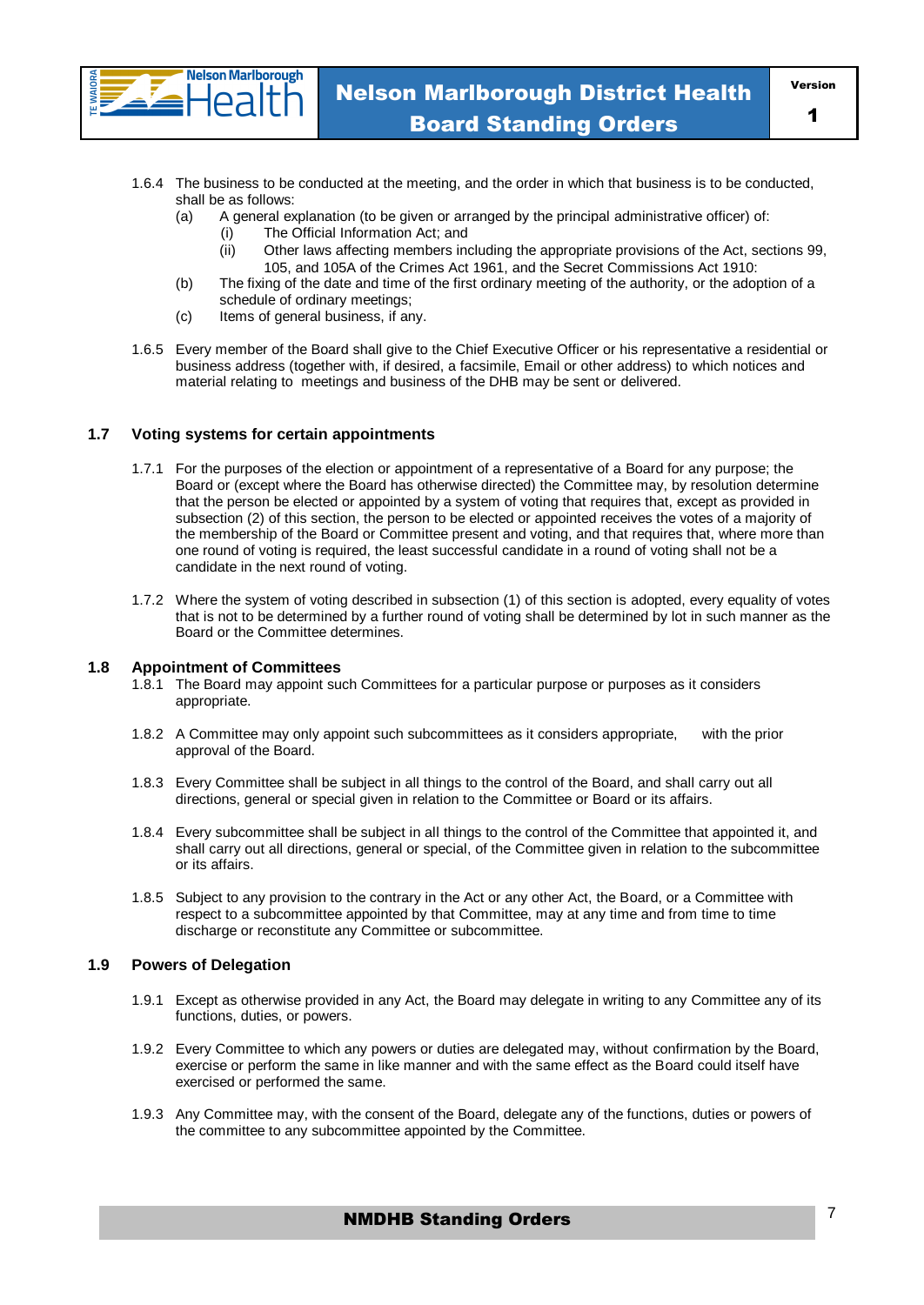

#### **1.10 Proceedings not invalidated by vacancies or irregularities**

1.10.1 No act or proceedings of the Board or of any person acting as a member of the Board shall be invalidated in consequence of there being any vacancy in the membership of the Board or Committee at the time of that act or proceeding, or of the subsequent discovery that there was some defect in the election or appointment of any person so acting.

#### **1.11 Membership of committees and subcommittees**

- 1.11.1 The Board may at any time and from time to time appoint or discharge any member of a Committee (other than a subcommittee) except where the Committee is a Statutory Committee the Board must exercise the power of discharge only if it has first consulted the member and Committee about the removal (Clause 9 Schedule 4).
- 1.11.2 Unless directed otherwise by the Board, a Committee may at any time and from time to time appoint or discharge any member of a subcommittee appointed by the Committee.
- 1.11.3 Board members who are members of Committees shall be deemed to be discharged from that Committee if they are no longer a Board member, elected or appointed, as the case may be, following the coming into office of the new Board after an election.
- 1.11.4 The Board or Committee may appoint to any Committee or subcommittee, as the case may be, any person who is not a member of the Board, or Committee, if, in the opinion of the Board, that person has knowledge that will assist the work of the Committee or subcommittee.
- 1.11.5 Notwithstanding subsection (4) of this section, no employee of a DHB acting in the course of his or her employment may act as a member of any Committee unless that Committee is a subcommittee.
- 1.11.6 At least one member of every Committee, other than a subcommittee, shall be an elected member of the Board.
- 1.11.7 The minimum number of members of a Committee shall be three, and the minimum number of members of a subcommittee shall be two.
- 1.11.8 The Chairperson and Deputy Chairperson of the Board shall be, at their option, an ex-officio member of any Committee.

#### **1.12 Joint Committees**

- 1.12.1 The Board may unite with any one or more DHBs to appoint a joint standing Committee or Joint Special Committee for any purpose in which the DHBs are jointly interested.
- 1.12.2 The Board may agree with the other DHBs participating in the joint Committee on the number of members to be appointed by each participating DHB.
- 1.12.3 Any Committee appointed under this section shall be deemed to be both a Committee of the Board and (subject to the law for the time being applicable to Committees of any other participating DHB) a Committee of any other DHB.
- 1.12.4 The power to discharge any individual member and appoint another in his or her stead shall be exercisable by the Board that made the appointment.

#### **1.13 General provisions as to meetings**

- 1.13.1 The Board shall hold such meetings as are necessary for carrying out its responsibilities and functions under the Act.
- 1.13.2 Every member of the Board or of any Committee of the Board shall, unless lawfully excluded, have the right to attend any public meeting of the DHB or Committee.
- 1.13.3 Every meeting of the DHB shall be called, publicly notified, and conducted in accordance with:
	- (a) The Act; and
	- (b) The standing orders of the DHB.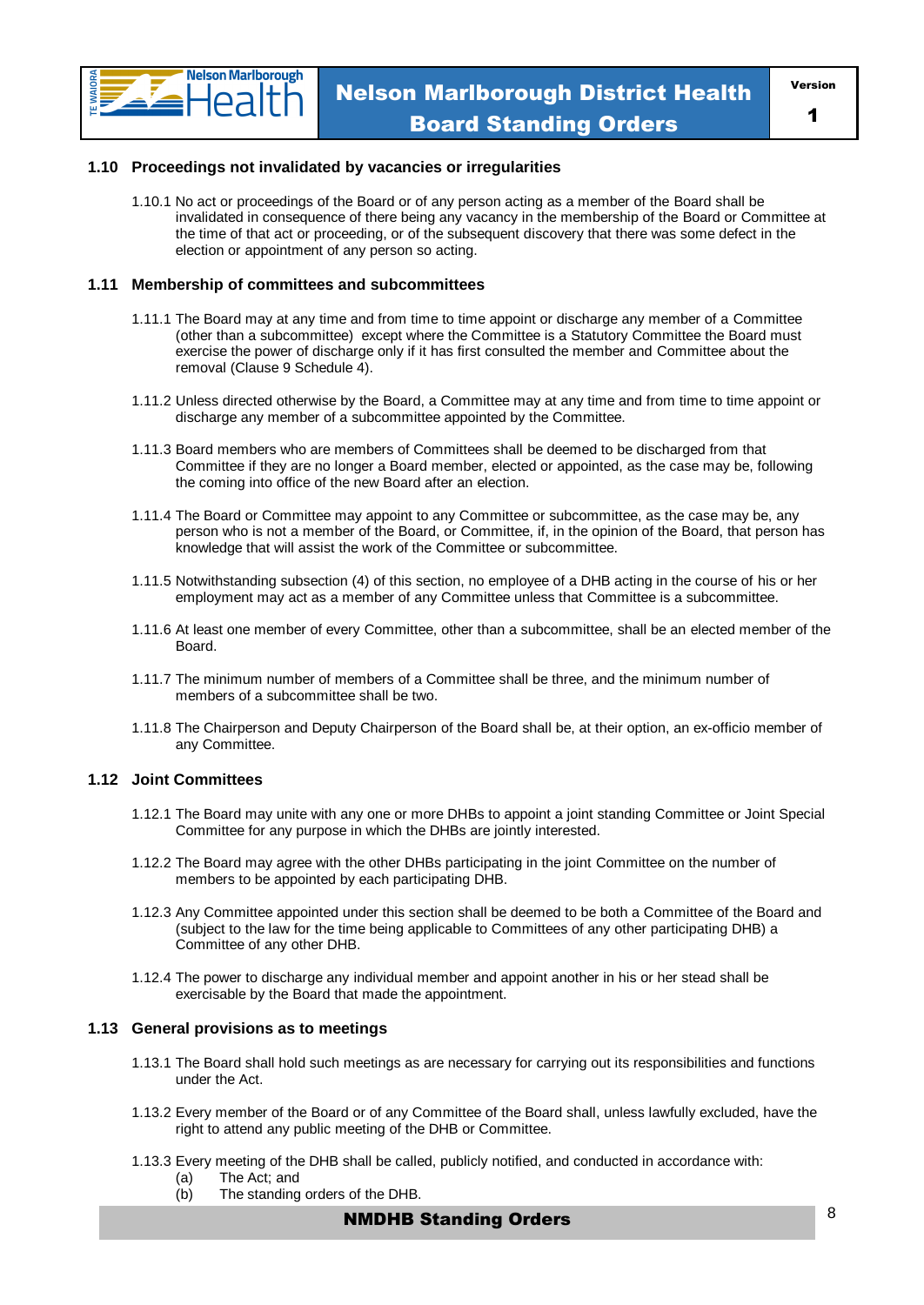

#### **1.14 Ordinary meetings**

- 1.14.1 The DHB shall hold ordinary meetings at such times and at such places as it from time to time appoints.
- 1.14.2 The Principle Board Secretary shall give notice in writing to each of the members of the time and place of the meeting:
	- (a) Not less than 10 working days before the meeting; or
	- (b) Where the Board has adopted a schedule of ordinary meetings, not less than 10 days before the first meeting on the schedule.
- 1.14.3 Where the Board adopts a schedule of ordinary meetings:
	- (a) The schedule may cover such future period as the Board considers appropriate and may be amended from time to time; and
	- (b) Notification of the schedule or any amendment shall constitute notification of every meeting on the schedule or its amendment.

#### **1.15 Special and emergency meetings**

#### **Special meetings**

1.15.1 The Board may hold special meetings.

- 1.15.2 A `special meeting' means a meeting called pursuant to:
	- (a) A resolution of the Board; or<br>(b) A requisition in writing delive
		- A requisition in writing delivered to the Chief Executive Officer and signed by:
			- (i) The Chairperson; or
				- (ii) The majority of the total membership of the Board (including vacancies); which resolution or requisition shall specify the time and place at which the meeting is to be held and the general nature of the business to be brought before the meeting.
- 1.15.3 Notice in writing of the time and place of a special meeting, and of the general nature of business, shall be given by the Board Secretary to every member of the Board:
	- (a) At least 3 working days before the day appointed for the meeting; or (b) Where the meeting is called pursuant to a resolution of the Board, w
	- Where the meeting is called pursuant to a resolution of the Board, within such lesser period of notice, being not less than 24 hours, as is specified in the resolution.

#### **Emergency meetings**

- 1.15.4 The Board may hold emergency meetings.
- 1.15.5 An `emergency meeting' means a meeting called by:
	- (a) The Chairperson; or
	- (b) If the Chairperson is unavailable, the Deputy Chairperson, to deal with matters specified by the Chairperson or Principal Administrative Officer, being matters that require a meeting to be held at shorter notice than can be given under order 1.14.1 or 1.15.1.
- 1.15.6 Notice of the time and place of the emergency meeting and of the matters in respect of which the meeting is being called shall be given, by whatever means is reasonable in the circumstances, to every member of the Board and to the Board Secretary at least 24 hours before the time appointed for the meeting.
- 1.15.7 The person calling the emergency meeting shall give, or shall cause some other person to give, the notice required by order 1.15.6.
- 1.15.8 Where any resolution is passed at an emergency meeting of the Board, the Board shall cause the resolution to be publicly notified as soon as practicable, unless the resolution was passed at a meeting or part of a meeting from which the public was excluded. (Schedule 3, Clause 22).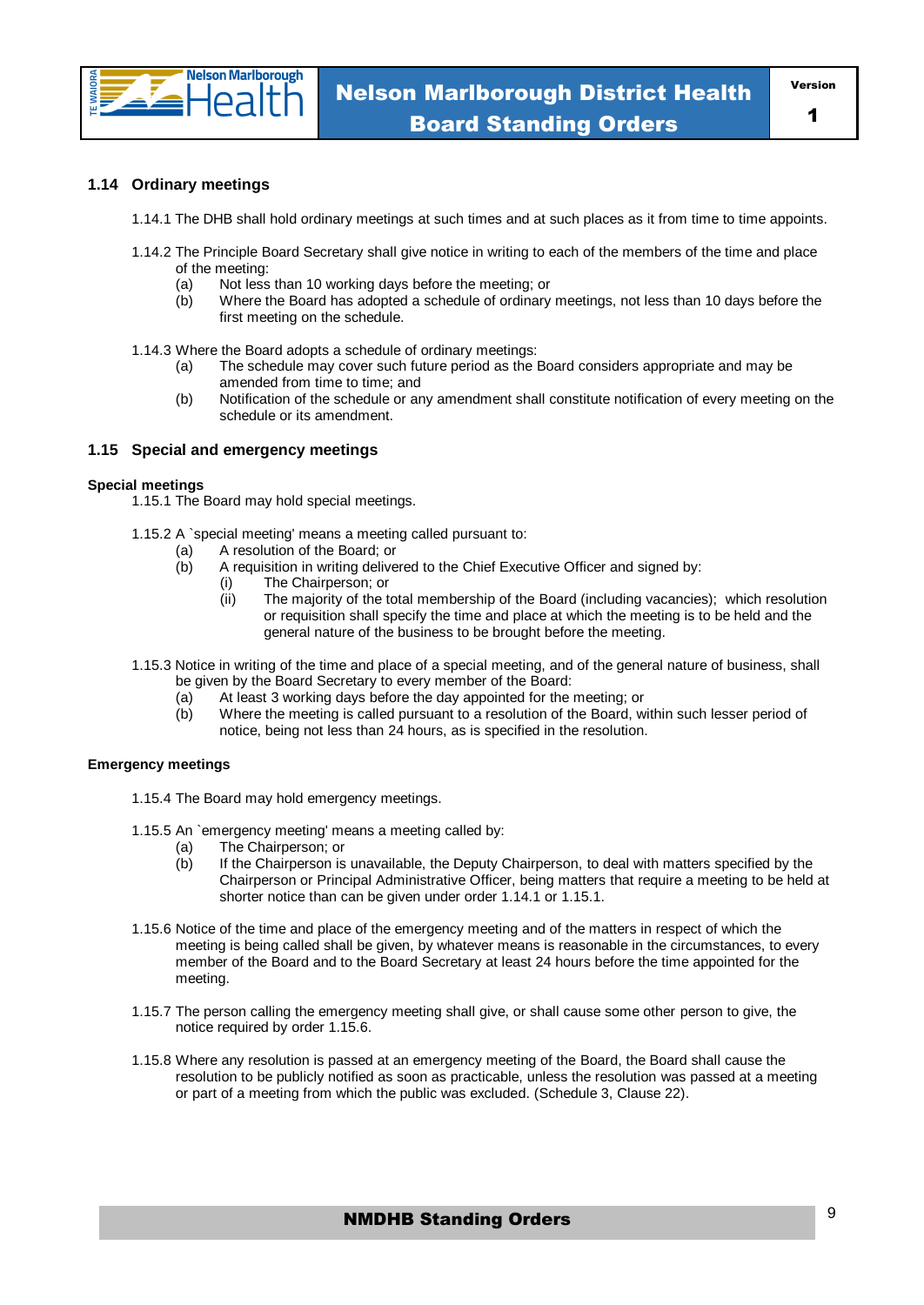

#### **1.16 Notices to members of meetings**

- 1.16.1 The Board Secretary shall give notice in writing (by delivery or electronic transmission) to members of the time and place appointed from time to time for holding each ordinary meeting already scheduled and any special meetings, and the members shall attend such meetings without further notice.
- 1.16.2 In the case of each meeting to which order 1.16.1 applies, an agenda detailing the business to be brought before that meeting, together with relevant agenda papers and associated reports, shall be sent to every member not less than two working days before the day appointed for the meeting.

#### **1.17 Meetings not invalid because notice not received**

1.17.1 No ordinary meeting, special meeting, or emergency meeting of a Board shall be invalid because notice of that meeting was not received or was not received in due time by any member if the Chairperson made all reasonable efforts to ensure each member was given notice. (Clause 18 Schedule 3)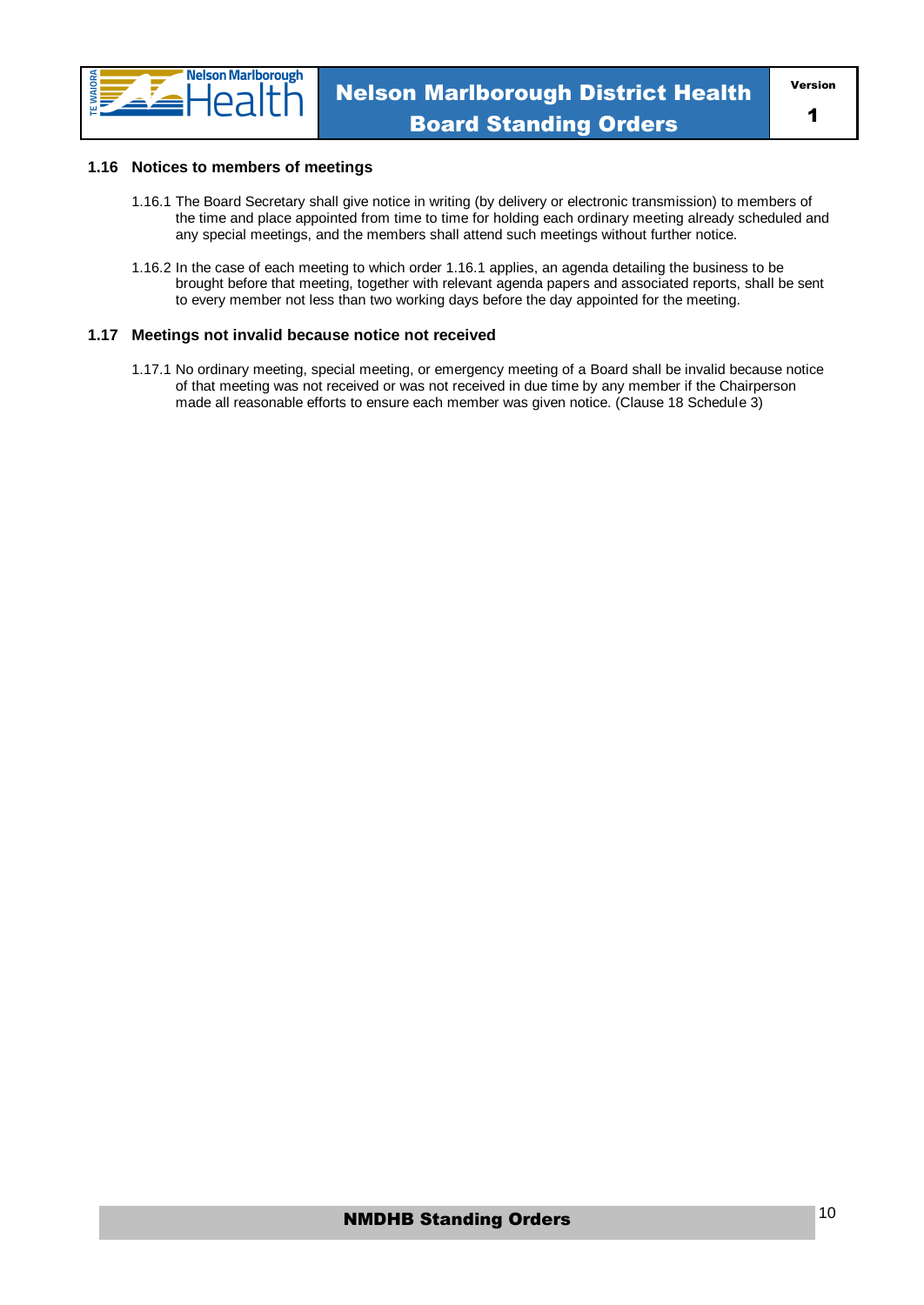

#### 2.0 MEETINGS

#### **2.1 Chairperson to preside at meetings**

- 2.1.1 The Chairperson of the Board shall preside at every meeting of the Board at which he or she is present.
- 2.1.2 The Chairperson of any Committee shall preside at every meeting of the Committee at which he or she is present.
- 2.1.3 The Board must appoint a member of a Committee to be the Chairperson of that Committee; and may appoint another member of the Committee as Deputy Chairperson of the Committee. Where the Board has not appointed a Chairperson, power may be exercised by the Committee to appoint a member to act in the position of Chairperson until the Board appoints a Chairperson. Any Committee may from time to time appoint a Deputy Chairperson to act in the absence of the Chairperson.
- 2.1.4 If at any meeting the Chairperson is absent, the Deputy Chairperson shall preside at the meeting but if the Deputy Chairperson is also absent, or there is no Deputy Chairperson, the members present shall appoint one of their number to preside at that meeting. The Deputy Chairperson or person so appointed shall have and may exercise in any such case all the powers and functions of the Chairperson for the purposes of the meeting.

#### **2.2 Order of Business**

2.2.1 The Board shall adopt an order of business which shall normally apply at ordinary meetings and may vary it from time to time.

#### **2.3 Agenda**

- 2.3.1 The Board Secretary shall prepare for each meeting an agenda setting forth the items of business to be brought before the meeting so far as is known. At the meeting the business shall be dealt with in the order in which it stands on the agenda unless the meeting determines otherwise (see 2.6.1). The Principal Board Secretary shall place on a public excluded agenda paper any matters which he/she reasonably expects the Board or Committee to discuss with the public excluded.
- 2.3.2 An agenda detailing business to be considered by a meeting may be issued to members of the news media on the basis of being embargoed until the commencement of the relevant meeting, or such earlier time as is stated in the agenda.

#### **2.4 Chairpersons report**

2.4.1 The Chairperson shall have the right to direct the attention of the Board by report to any matter or subject within the role or function of the Board.

#### **2.5 Extraordinary business at ordinary meetings**

2.5.1 Only business on the agenda shall be transacted at any meeting unless the Chairperson determines additional business to be extraordinary or urgent. The Chairperson's ruling in this regard shall be final and not open to debate. (See also 3.2.9 (5) & (6).

#### **2.6 Precedence of business**

2.6.1 Despite anything to the contrary contained in these standing orders, and after the confirmation of the minutes of the previous meeting, the Chairperson as a matter of urgency, or the Board on a motion duly passed without debate, may accord precedence to any business set down on the agenda for consideration.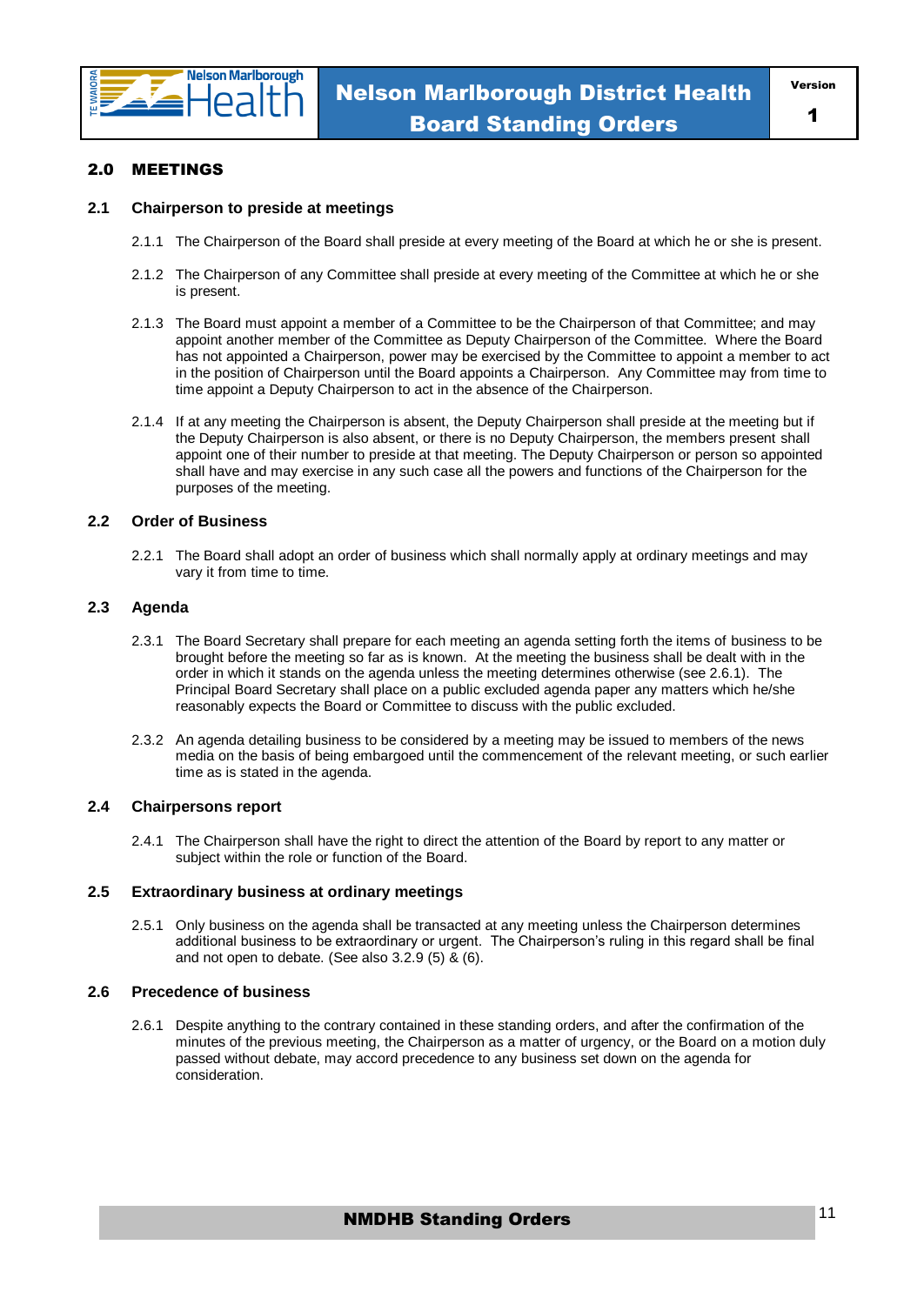

#### **2.7 Time limit at meetings**

2.7.1 Unless pursuant to a resolution of the Board to other effect, no meeting shall sit for more than six hours nor beyond 10.30 p.m. Any business on the agenda not dealt with shall be listed for attention at the next ordinary meeting or special meeting.

#### **2.8 Quorum at meetings**

- 2.8.1 A meeting shall be duly constituted if a quorum is present whether or not all of the members present are voting.
- 2.8.2 No business shall be transacted at any meeting unless at least a quorum of members is present during the whole of the time at which the business is transacted.
- 2.8.3 The quorum at any meeting of a Board or Committee shall consist of half the members (including vacancies) if the number of members is even, and a majority if the number is odd.
- 2.8.4 The Minister may, by written notice to all members of the Board given before a certain meeting or meetings of the Board, or before any meeting within a certain period set a quorum other than 2.8.1(3) if a member of the Board gives the Minister a written statement of the reasons why the Minister should do so and the Minister considers that these reasons are good reasons and do exist in fact. (Clause 25 Schedule 3).
- 2.8.5 The quorum at any meeting of any other Committee:
	- (a) Shall be not less than two members of the Committee, as determined by the Board or Committee that makes appointments to the Committee; and
	- (b) In the case of a Committee (other than a subcommittee), shall include at least one member of the Board.
- 2.8.6 A Board member who has declared an interest in relation to a transaction must not be counted in the quorum, unless the Minister has waived or modified the application of the clause. (Clause 26 Schedule 3)
- 2.8.7 A Committee member who has declared an interest in relation to a transaction must not be counted in the quorum unless the Board has waived or modified the application of the clause. (Clause 27 Schedule 4).
- 2.8.8 The Board may, by written notice to all members of a Committee given before a certain meeting or meetings of the Committee, or before any meetings of the Committee within a certain time period set a quorum other than 2.8.1(3) if a member of the Committee gives the Board a written statement of reasons why the Board should do so and the Board considers those reasons are good reasons and do exist in fact. (Clause 26 Schedule 4).

#### **2.9 Failure of a quorum**

- 2.9.1 If a meeting is short of a quorum at its commencement, or falls short of a quorum, the business shall stand suspended and, if no quorum is present within ten minutes, the Chairperson shall vacate the chair and the meeting shall lapse. Members present may remain and discuss matters on the agenda but no decisions can be taken.
- 2.9.2 The business remaining to be disposed of following the lapsing of a meeting shall stand adjourned until the next ordinary meeting unless an earlier meeting is fixed by the Chairperson and notified by the principal administrative officer.
- 2.9.3 If a meeting lapses by reason of failure of a quorum, the names of the members then in attendance, and the fact of the adjournment shall be recorded by the principal administrative officer.

#### **2.10 Leave of absence and apologies**

2.10.1 The Board may grant leave of absence to a member from an ordinary meeting or other meetings of the Board or its Committees upon application by the member.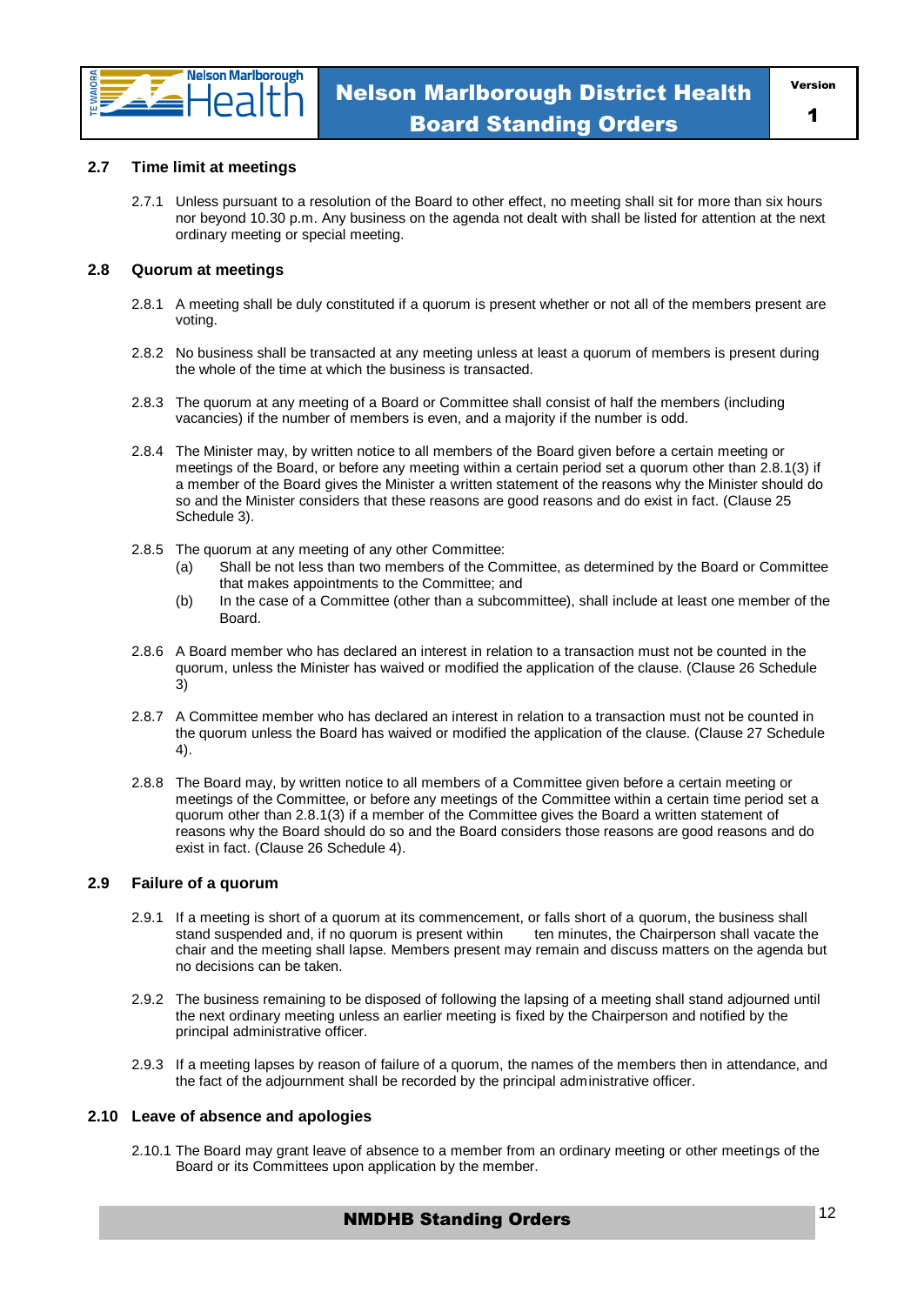

1

- 2.10.2 If a member has not obtained leave of absence an apology may be tendered on behalf of the member and the apology may be accepted or declined by the Board. Acceptance of the apology shall be deemed to be a granting of leave of absence for that meeting.
- 2.10.3 The Chairperson of each meeting shall invite apologies at the beginning of each meeting, including apologies for lateness and early departure, and these and subsequent apologies during the meeting shall be recorded in the minutes, including whether they were accepted or declined.

#### **2.11 Minutes of Meetings**

- 2.11.1 The Board Secretary shall keep the minutes of meetings. The minutes shall record:
	- (a) The date time and venue of the meeting;
	- (b) The names of members attending each meeting and management present;
	- (c) Identification of the Chairperson;
	- (d) Apologies tendered, including arrival and departure times and absences during the meeting;
	- (e) Declarations of interest;
	- $(f)$  A list of items considered at the meeting;
	- (g) Resolutions pertaining to those items;
	- (h) The names of those voting if a Division is called:
	- (i) The time the meeting concludes or adjourns.
- 2.11.2 The minutes and proceedings of every meeting shall be circulated to members and considered at the next ordinary meeting succeeding, and, if approved by that meeting, or when amended as directed by that meeting, shall be signed by the Chairperson of such succeeding meeting as a correct record of proceedings.
- 2.11.3 No discussion shall arise on the substance of the minutes at the succeeding meeting, except as to their correctness.

#### **2.12 Minutes**

- 2.12.1 The minutes of the Board and its Committees shall be kept by the Board Secretary and shall be open to inspection in accordance with Clause 21, Schedule 3 and Clause 22, Schedule 4 of the Act.
- 2.12.2 The Chairperson and the Board Secretary shall be responsible for confirming the correctness of the minutes of the last meeting of the Board election prior to the next election or appointment of members.

#### **2.13 Deputations**

- 2.13.1 Deputations may be received by the Board or any of its Committees provided an application for admission setting forth the subject has been lodged with the Board Secretary not later than 10 working days before the relevant meeting and has been subsequently approved by the Chairperson. The Chairperson may refuse requests for deputations which are repetitious or offensive.
- 2.13.2 Notwithstanding 2.13.1, where in the opinion of the Chairperson the matter which is subject of a deputation is one of urgency or major public interest, the Chairperson may determine that the deputation by received by the Board.
- 2.13.3 Deputations may be received by Committees provided an application for admission setting forth the subject has been lodged with the Board Secretary at least ten clear working days before the date of the meeting concerned and has been subsequently approved by the Chairperson of the Committee. The Chairperson may refuse requests for deputations which are repetitive or offensive.
- 2.13.4 Notwithstanding 2.13.3, where in the opinion of the Chairperson of the Committee the matter which is the subject of a deputation is one of urgency or major public interest, the Chairperson may determine that the deputation be received by the Committee.
- 2.13.5 Except with the approval of the Board (or Committee thereof) not more than two members of a deputation may address the meeting. After a deputation is received members may put to the deputation any question pertinent to the subject heard, but no member shall express an opinion upon, or discuss the subject, nor move a motion until the deputation has completed making its submissions and answering questions (see 2.25.1 and 2.25.2 regarding qualified privilege).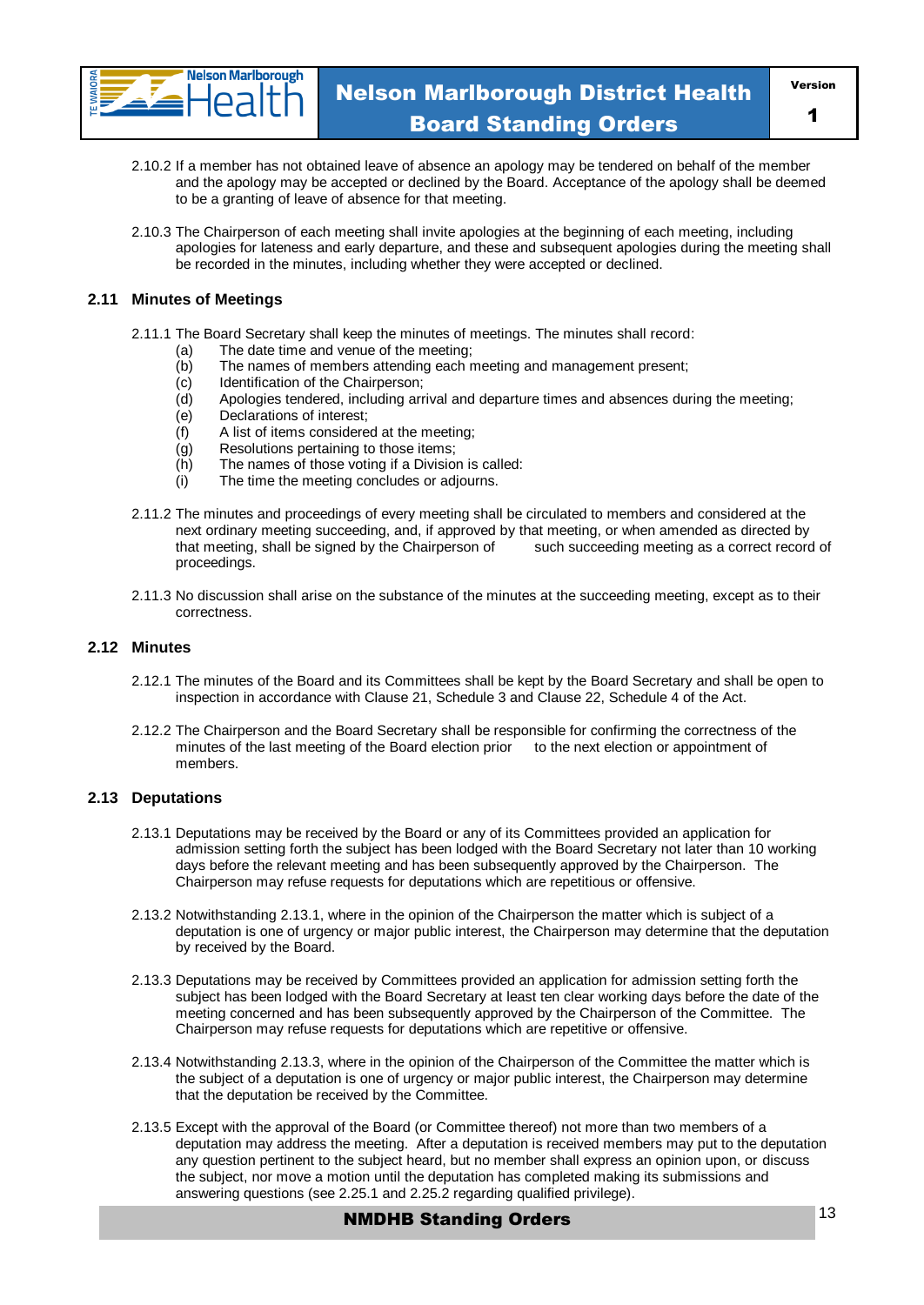

- 2.13.6 The Chairperson may terminate a deputation in progress which is disrespectful or offensive, or where the Chairperson has reason to believe that statements have been made predominantly motivated by ill will or are taking improper advantage of the occasion of publication.
- 2.13.7 Unless the meeting determines otherwise in any particular case, a limit of five minutes shall be placed on each of the two members of the deputation addressing the meeting.

#### **2.14 Petitions**

- 2.14.1 Every petition presented to the Board (or to any Committee thereof) shall comprise less than 500 words and shall not be disrespectful, nor use offensive language or make statements predominantly motivated by ill will.
- 2.14.2 Any member of the Board who presents a petition on behalf of the petitioners, shall confine themselves to the reading of the petition and the statement of the parties from which it comes, and the number of signatures attached to it.
- 2.14.3 Where a petition is presented by a petitioner, unless the Board determines otherwise, a limit of five minutes shall be placed on that person (see 2.25.1 and 2.25.2 regarding qualified privilege). If the Chairperson has reason to believe that the petitioner is disrespectful or offensive, or has made statements predominantly motivated by ill will or is taking improper advantage of the occasion of publication the Chairperson will terminate presentation of the petition.

#### **2.15 Procedural motions to terminate or adjourn debate**

- 2.15.1 Any member who has not spoken during debate on any matter may move any one of the following procedural motions to terminate or adjourn debate, but not so as to interrupt a member speaking:
	- (a) That the meeting be adjourned to the next ordinary meeting, unless an alternative time and place is stated; or
	- (b) That the item of business being discussed be adjourned to a time and place to be stated; or
	-
	- (c) That the motion under debate be now put (a "closure motion"); or (d) That the meeting move directly to the next business, superseding That the meeting move directly to the next business, superseding the item under discussion; or
	- (e) That the item of business being discussed lies on the table, and not be further discussed at that meeting; or
	- (f) That the item of business being discussed be referred (or referred back) to the relevant Committee of the Board.
- 2.15.2 The Chairperson may accept a closure motion if there have been not less than two speakers for and two speakers against the motion, or, if there are no such speakers, in the Chairperson's opinion, it is reasonable to do so.
- 2.15.3 Procedural motions to terminate or adjourn debate shall take precedence over other business (other than points of order), and shall, if seconded, be put to the vote immediately without discussion or debate.
- 2.15.4 All procedural motions to terminate or adjourn debate shall be determined by a majority of those members present and voting. If lost, a further procedural motion to terminate or adjourn debate may not be moved by any member within the next 15 minutes.
- 2.15.5 Notwithstanding order 2.15.4 a closure motion shall be put if there is no further speaker in the debate.
- 2.15.6 When an amendment to a motion is under debate, a closure motion relates to the amendment and not to the motion.
- 2.15.7 If a closure motion is carried, the mover of the motion then under debate is entitled to the right of reply, and the motion or amendment under debate shall then be put.
- 2.15.8 The debate on adjourned items of business shall be resumed with the mover of such adjournment being entitled to speak first in the debate. Members who have already spoken in the debate may not speak again.
- 2.15.9 Adjourned items of business shall be taken first at the subsequent meeting in the class of business to which they belong.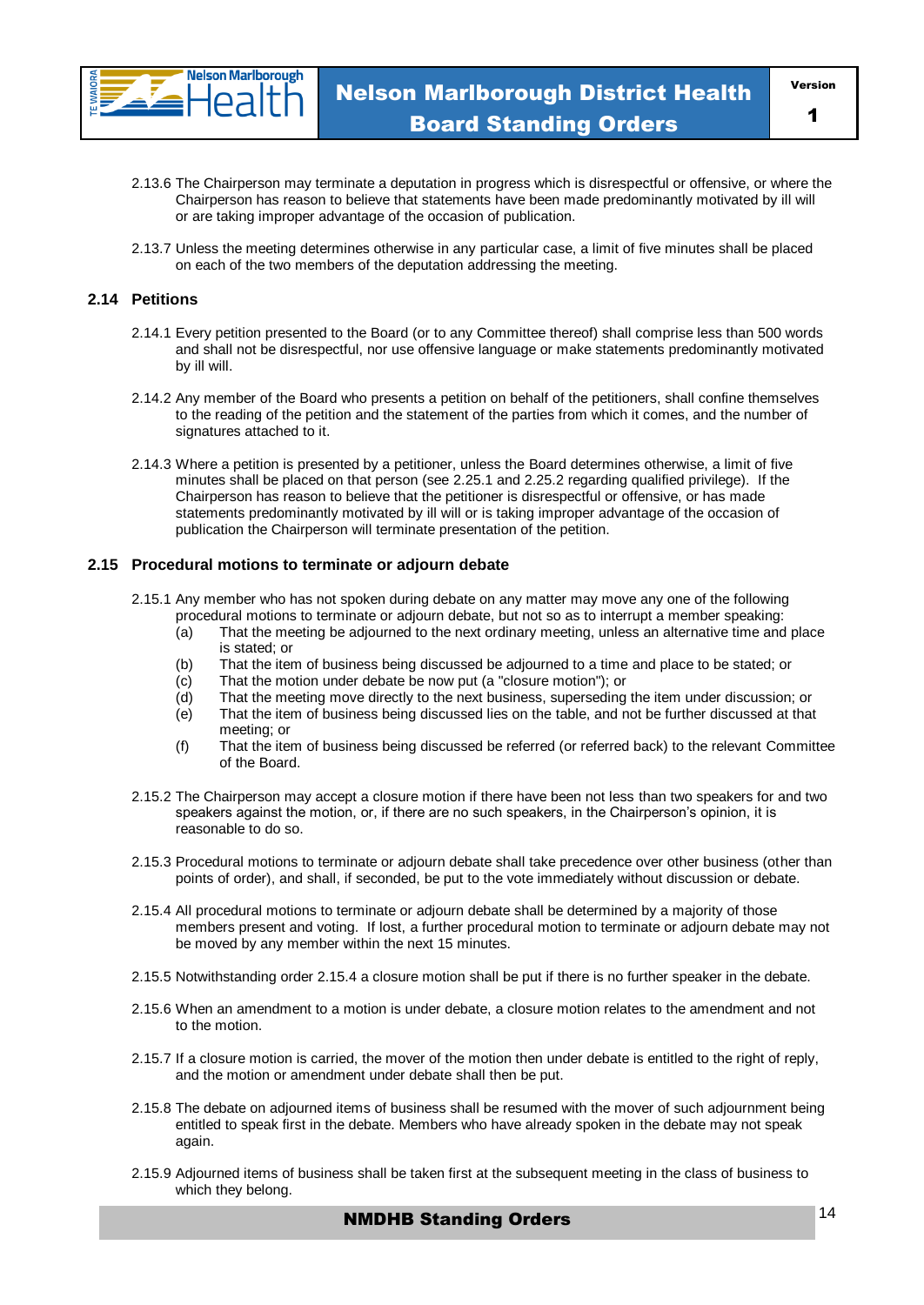

- 2.15.10 The carrying of any motion to adjourn a meeting shall not supersede other business before the meeting remaining to be disposed of, and such other business shall be considered at the next meeting.
- 2.15.12 Business referred, or referred back, to a specified committee shall be considered at the next ordinary meeting of that committee.

#### **2.16 Notices of Motion**

- 2.16.1 Notices of motion shall be in writing signed by the mover, stating the meeting at which it is proposed that the notice of motion be considered, and shall be delivered to the Board Secretary at least 5 working days before such meeting.
- 2.16.2 The Chairperson may direct the Board Secretary to refuse to accept any notice of motion which is:
	- (a) Disrespectful or which contains offensive language or statements made with malice; or Not within the scope of the role or functions of the Board; or
	- (c) Contains an ambiguity or a statement of fact or opinion which cannot properly form part of an effective resolution, and where the mover has declined to comply with such requirements as the Board Secretary may make;
	- (d) Is concerned with matters, which are already the subject of reports or recommendations from a Committee to the meeting concerned.
- 2.16.3 No notice of motion shall proceed in the absence of the mover, unless moved by another member authorised in writing by the mover to do so.
- 2.16.4 A notice of motion may only be altered by the mover with the consent of the meeting.
- 2.16.5 Notices of motion not moved on being called for by the Chairperson shall lapse.
- 2.16.6 Any notice of motion referring to any matter ordinarily dealt with by a Committee of the Board may be referred by the Board Secretary to that committee.

#### **2.17 Repeat notices of motion**

- 2.17.1 When a motion which is the subject of a notice of motion has been considered and rejected by the Board, no similar notice of motion which, in the opinion of the Chairperson, is substantially the same in purport and effect shall be accepted within the next six months, unless signed by not less than one-third of the members of the Board (including vacancies).
- 2.17.2 If such a repeat notice of motion as provided for in order 2.17.1 isalso rejected by the Board, any further notice prior to the expiration of the original period of six months shall need to be signed by a majority of the members of the Board (including vacancies).
- 2.17.3 Where a notice of motion has been considered and agreed by the Board, no notice of any other motion which is, in the opinion of the Chairperson, to the same effect shall be put again whilst such original motion stands.

#### **2.18 Motions**

- 2.18.1 All types of motions and amendments moved in debate (including notices of motion) must be seconded, and thereupon the Chairperson shall state the matter raised and propose it for discussion.
- 2.18.2 Once motions or amendments have been seconded and put to the meeting by the Chairperson they cannot be withdrawn without the consent of a majority of the members present and voting. A motion to which an amendment has been moved and seconded cannot be withdrawn until the amendment is withdrawn or lost.
- 2.18.3 The meeting may allow a motion which is subject to an amendment to be withdrawn and replaced by the said amendment as the substituted motion, provided a majority of the members present vote for the withdrawal of the original motion. In such case, members who have spoken to the original motion may speak again to the substituted motion.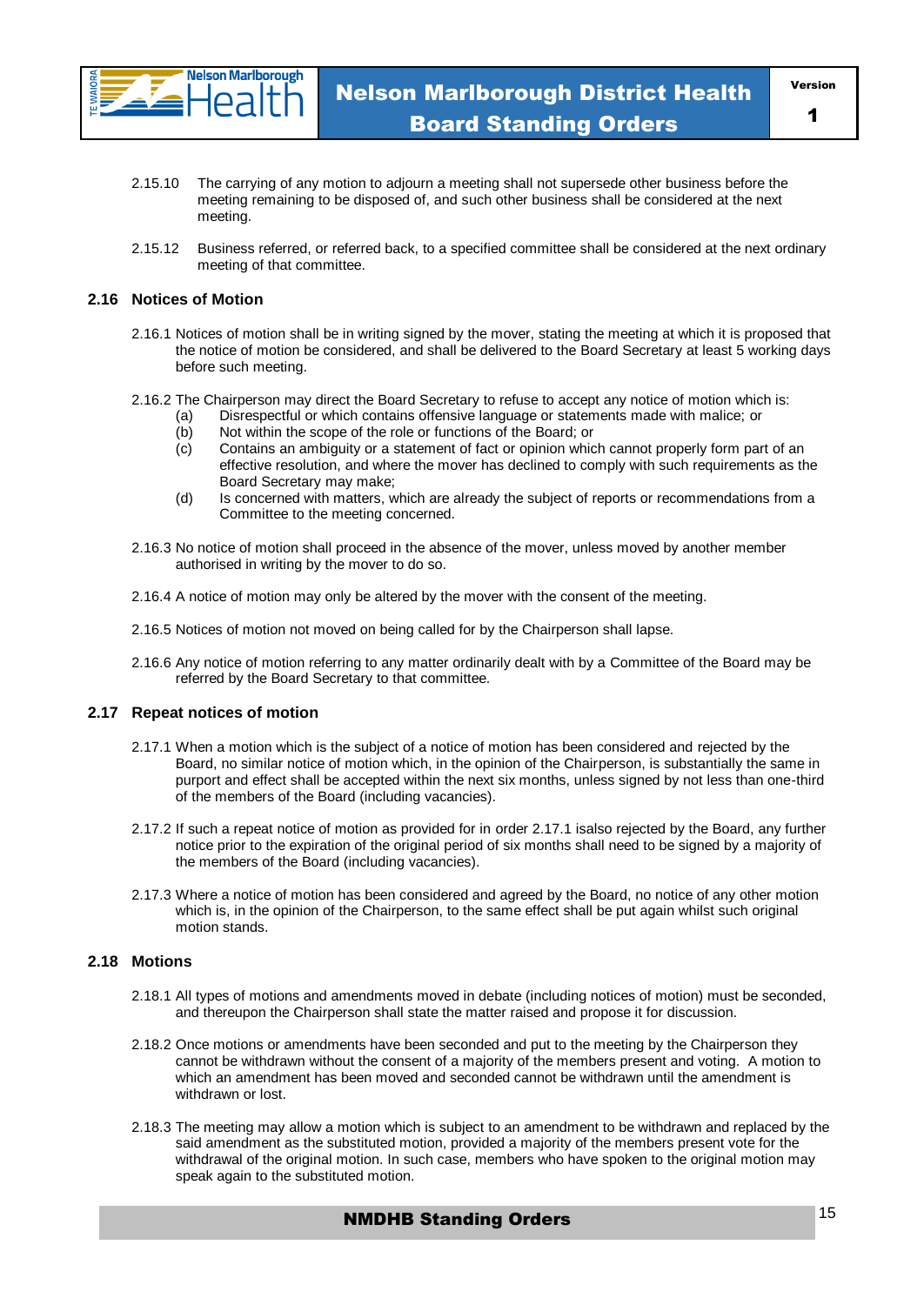

- 2.18.4 The Chairperson may require the mover of any motion or amendment to submit it in writing signed by the mover.
- 2.18.5 The Chairperson or the meeting may require a complicated motion (whether an original motion, a substituted motion, or amendment thereto) to be divided.
- 2.18.6 The Chairperson may, immediately prior to any division being taken, request the Board Secretary to restate the motion upon which the division is to be taken. Once the Chairperson has put the motion, no member may speak to that motion after it has been put and voted upon.
- 2.18.7 In speaking in any debate no member shall cast reflection on any resolution of the Board except by a notice of motion to amend or revoke the same.

#### **2.19 Amendments**

- 2.19.1 When a motion has been seconded and proposed by the Chairperson for discussion, an amendment may be moved and seconded by any members who have not yet spoken to the motion: Provided that the mover or seconder of a motion for the adoption of the report of a committee, and who desires to amend any item in the report, may also propose or second an amendment.
- 2.19.2 Amendments which are proposed but not seconded shall not be in order nor entered in the minutes.
- 2.19.3 Every proposed amendment must be relevant to the motion under discussion and not be in similar terms to an amendment which has been lost.
- 2.19.4 No amendment which amounts to a direct negative shall be allowed which, if carried, would have the same effect as negating the motion.
- 2.19.5 No further amendment shall be allowed until the first amendment is disposed of, although members may give notice to the Chair of their intention to move further amendments and the nature of their content.
- 2.19.6 Where an amendment is lost, another may be moved and seconded by any members who have not spoken to the motion (whether an original motion or substituted motion). Movers and seconders of previous amendments which were lost shall be regarded as having spoken to the motion only and shall be entitled to speak to the new amendment, but shall not be entitled to move or second the new amendment.
- 2.19.7 Where an amendment is carried, the motion as amended becomes the substantive motion, and any member, other than previous movers or seconders in the debate, may then propose a further amendment.

#### **2.20 Revocation or Alteration of Resolution**

- 2.20.1 All or part of a resolution agreed at a meeting of the Board may be revoked or altered as follows:
	- (a) Notice of motion for the revocation or alteration of all or part of a previous resolution shall be given to the Board Secretary by the member intending to move such a motion. Such notice shall set out:
		- (i) The resolution or part thereof which it is proposed to revoke;
		- (ii) The meeting date when it was passed;
		- (iii) And the motion, if any, that it is intended to move in substitution therefore.
	- (b) Such notice shall be given to the Board Secretary at least 5 working days before the meeting at which it is proposed to consider such motion and shall be signed by not less than one third of the members of the Board (including vacancies);
	- (c) At least 2 working days' notice in writing shall then be given by the Board Secretary to the members of the intended motion and of the meeting at which it is proposed to move such motion (see (b) above and 2.22.4).
- 2.20.2 Where a notice of motion has been given in terms of order 2.16.1, no action which is irreversible shall be taken under the resolution proposed to be revoked or altered until the proposed notice of motion has been dealt with by the Board. However, if in the opinion of the Chairperson, the practical effect of the delay so occasioned would be equivalent to a revocation of the resolution, or if, by reason of repetitive notices the effect of the notice is, in the opinion of the Chairperson, an attempt by a minority to frustrate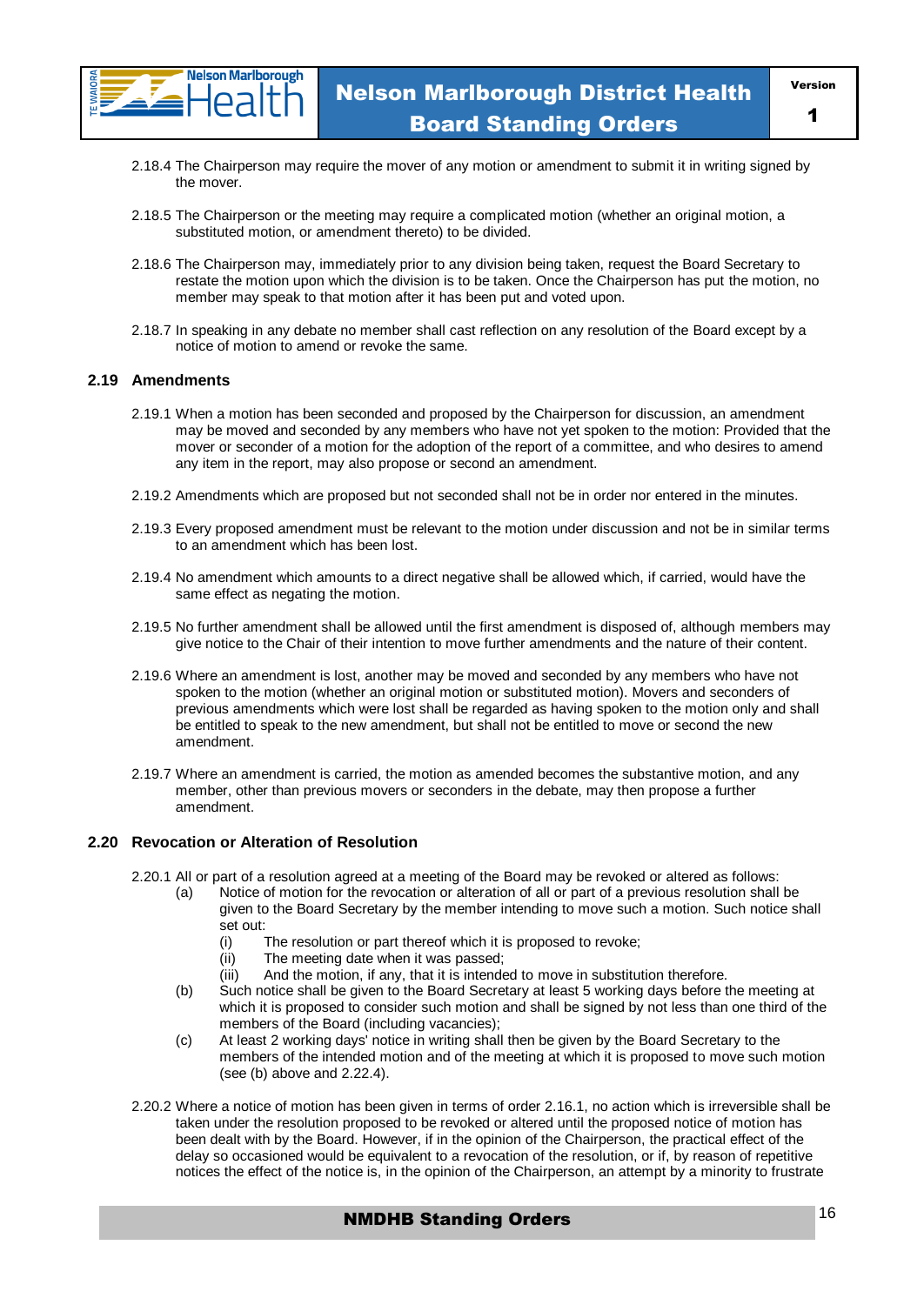

the will of the DHB then, in either case, action may be taken as though no such notice to the Board Secretary had been given or signed.

- 2.20.3 If, during the course of a meeting of the Board, fresh facts or information are received concerning a matter already resolved at the meeting, then such previous resolution may be revoked or altered by the consent of three quarters of the members present and voting.
- 2.20.4 Any Board meeting may, on a recommendation contained in a report by the Chairperson or Principal Administrative Officer, or the report of any Committee, revoke or alter all or part of any resolution previously passed by the Board or Committee thereof. The notification of such recommendation shall have been given to the Chairperson and members at least 2 clear days before the meeting at which such recommendation is to be considered.

#### **2.21 Rules of debate**

- 2.21.1 The person in the chair shall be addressed in such terms as denotes the office of that person with the choice of mode of address being as determined by that person.
- 2.21.2 A member may second a motion or amendment without speaking to it, reserving the right to speak later in the debate.
- 2.21.3 In speaking to any motion or amendment, members shall confine their remarks strictly to such motion or amendment, and shall not introduce irrelevant matter or indulge in tedious repetition. In this matter, the Chairperson's ruling shall be final and not open to challenge.
- 2.21.4 If three speakers have spoken consecutively in support of, or in opposition to, any motion the Chairperson may call for a speaker to the contrary. If no such speaker is forthcoming the motion shall be put. Any member speaking shall, if called upon by the Chairperson to do so, announce whether they are speaking in support of or against the motion or amendment.
- 2.21.5 When any member objects to words used and desires them to be recorded in the minutes, the Chairperson may so order them to be recorded; provided such objection be made at the time the words were used and not after any other members have spoken.
- 2.21.6 Members shall not read their speeches, except with the permission of the Chairperson, but may refresh their memory by reference to notes.
- 2.21.7 The following time limits shall apply to members speaking at Board meetings, unless extended by a majority vote of members present:
	- (a) Movers of motions when speaking to the motion, 5 minutes;
	- (b) Movers of motions, when exercising their right of reply, 3 minutes;
	- (c) Other members, not more than 4 minutes.
- 2.21.8 Except pursuant to orders 2.21.10, 2.21.13 and 2.21.14 a member may not speak more than once to a motion.
- 2.21.9 Members may request the Chairperson to restate the motion for their information at any time during the debate, but not so as to interrupt.
- 2.21.10 The mover of an original motion shall have the right of reply. After the mover has commenced such reply, or has intimated the wish to forego this right, or the Chairperson has intimated his intention to put the motion, no other member shall speak on the motion. Movers in reply shall not introduce any new matter and shall confine themselves strictly to answering previous speakers.
- 2.21.11 The right of reply shall be governed as follows:
	- (a) Where no amendment has been moved, the mover may reply at the conclusion of the discussion on the motion; or
	- (b) If there is an amendment, the mover of the original motion may make such reply at the conclusion of the debate on such amendment, and this reply shall exhaust the right thereto as mover of the original motion (see 2.21.10). The mover may, however, take part in the discussion upon subsequent amendments.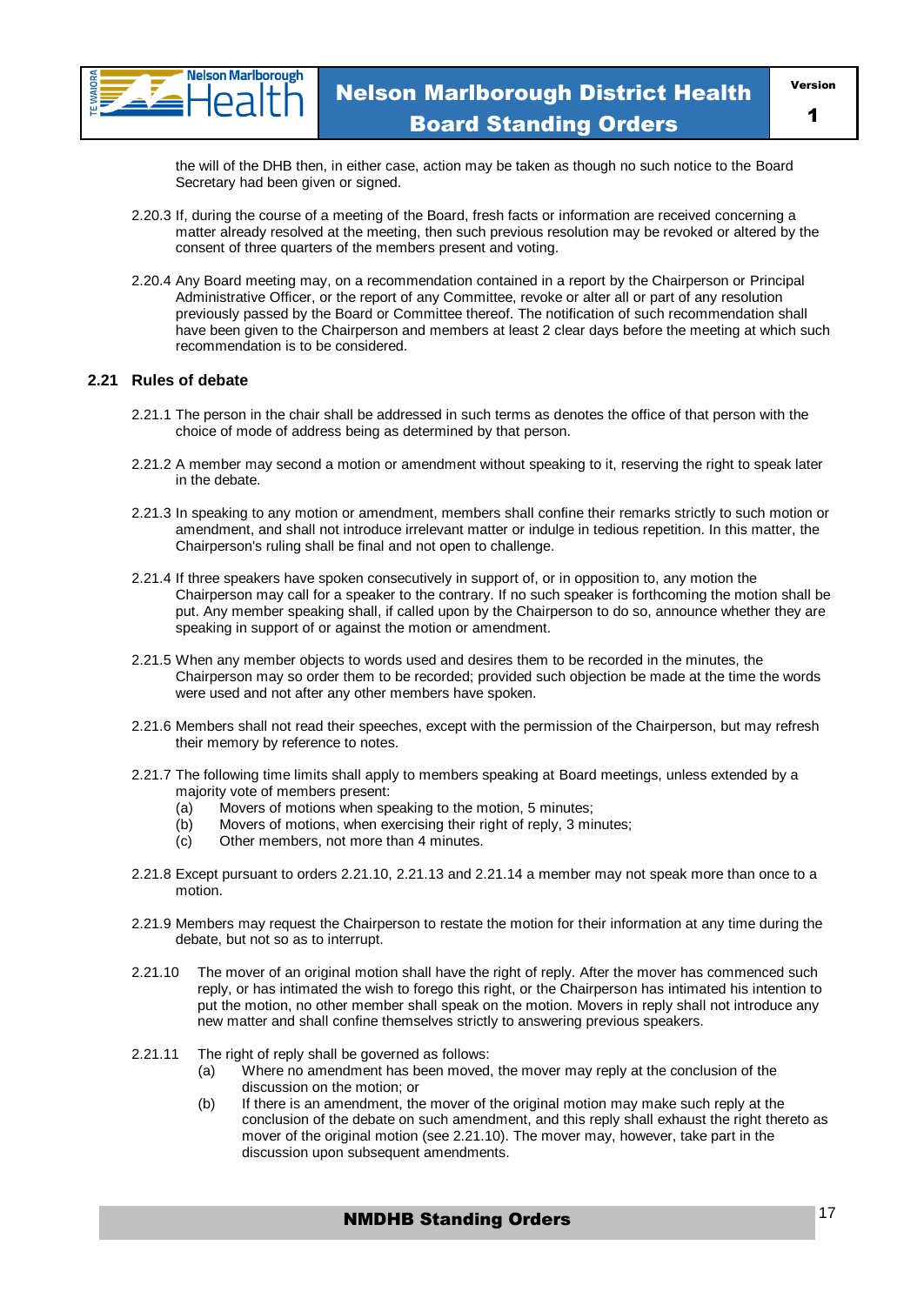

- 2.21.12 Members may speak to any matter before the meeting or upon a motion or amendment to be proposed by themselves, or upon a point of order arising out of debate, but not otherwise.
- 2.21.13 Notwithstanding order 2.21.8, members may make a personal explanation with the permission of the Chairperson, but such matters may not be debated.
- 2.21.14 With the permission of the Chairperson, explanation of some material part of a previous speech in the same debate may be given by a member who has already spoken, but new matter may not be introduced.

#### **2.22 Conduct of meetings**

- 2.22.1 The Chairperson shall decide all questions where these Standing Orders make no provision or insufficient provision points of order and any member who refuses to obey any order or ruling of the Chairperson shall be held guilty of contempt.
- 2.22.2 Whenever the Chairperson rises or raises a hand during a debate any member then speaking or offering to speak shall be seated, and members shall be silent so that the Chairperson may be heard without interruption.
- 2.22.3 Members desiring to speak shall raise a hand and address the Chairperson, and shall not leave their place while speaking without the leave of the Chairperson. Unless required to do so by the Chair, members may remain seated while speaking.
- 2.22.4 When two or more members raise a hand the Chairperson shall name the member who has the right to speak first, provided that the following members shall have precedence, where in order, when they state their intention to:
	- (a) Raise a point of order (2.23), including any request to obtain a time extension for the previous speaker;
	- (b) Move a motion to terminate or adjourn the debate (see 2.15); or
	- (c) Make a point of explanation or request an indulgence of the Chairperson (see 2.19.11 or 2.19.12).
- 2.22.5 Members called to order by the Chairperson shall resume their seats and/or stop speaking, as the case may be. Should any member refuse to obey, such member may be directed by the Chairperson to withdraw from the meeting. Upon such direction, any such member shall withdraw and shall not be permitted to return during the meeting, or any period thereof of that meeting that the Chairperson may determine.
- 2.22.6 (a) No member of the Board shall at any meeting, be disrespectful in speech or use offensive or malicious language, including in reference to:
	- (i) The Board, or
	- (ii) Any other member, or
	- (iii) Any officer or employee of the DHB.
	- (b) In addition, no member shall impute improper motives, or make offensive remarks about the private affairs of any other member of the Board or its staff.
- 2.22.7 The Chairperson may call upon any member to withdraw any offensive or malicious expression and require the member to apologise for the expression. The Chairperson may require any member, who refuses to withdraw the expression and/or apologise, to withdraw from the meeting for a time specified by the Chairperson.
- 2.22.8 The Chairperson may require a member to withdraw immediately, from the meeting if their conduct is, in the opinion of the Chairperson, disorderly or creating a nuisance.
- 2.22.9 No member, or member of the public, may use, or be associated with the use of, a recording or filming device without the knowledge of the meeting and the prior consent of the Chairperson.

#### **2.23 Points of Order**

- 2.23.1 Any member may rise to speak to a point of order upon any breach of these standing orders and the member previously speaking shall thereupon be seated and stop speaking.
- 2.23.2 The member rising shall state without explanation precisely the subject matter of the point of order.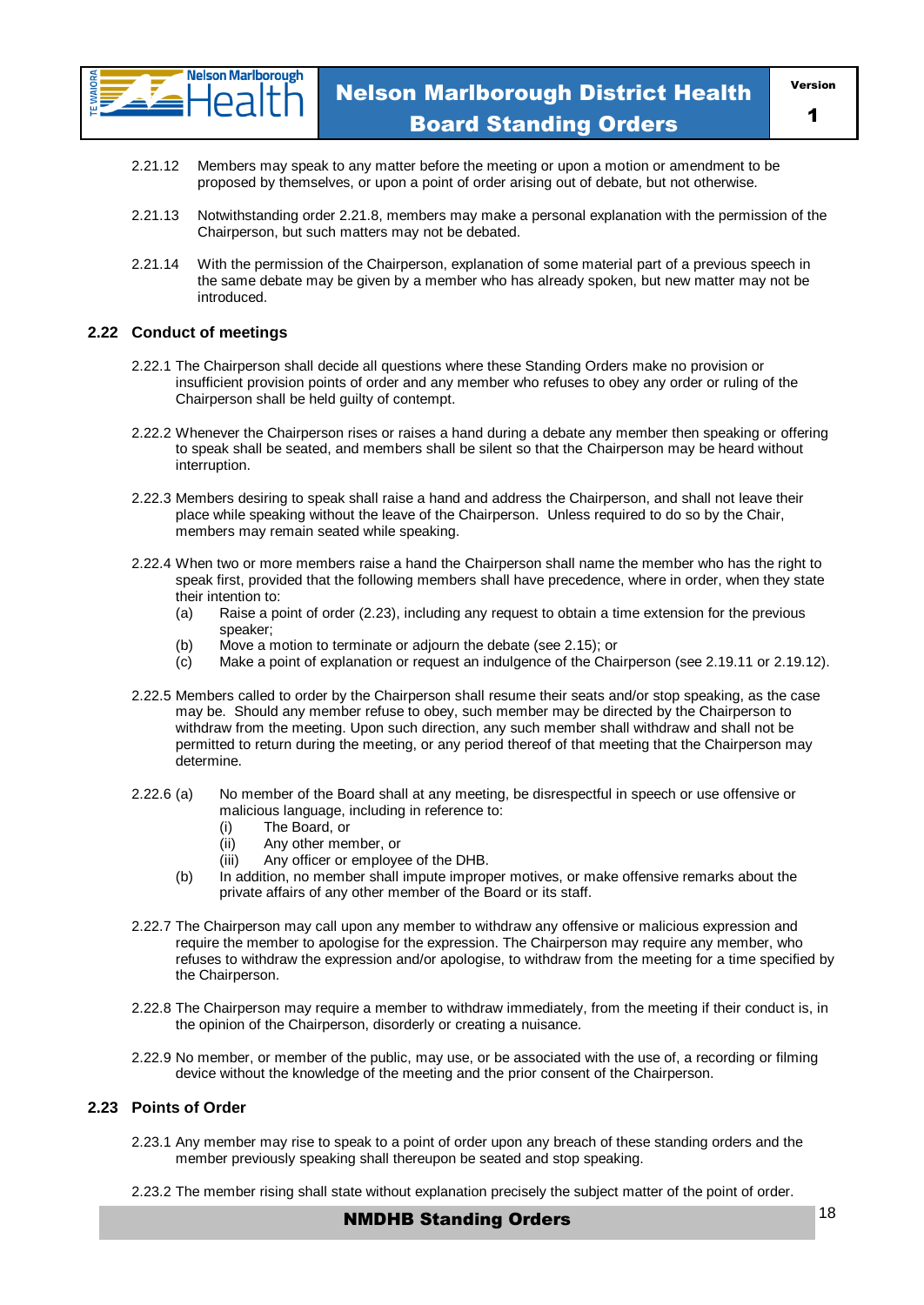

2.23.3 No point of order shall be raised during a division except by permission of the Chairperson.

2.23.4 The following shall be recognized as substance for points of order:

- (a) Discussion of a question not before the Board; or
- (b) Use of offensive or malicious language; or
- (c) The breach of any standing order; or
- (d) Misrepresentation of any statement made by a member or by an officer or employee of the DHB; or
- (e) Request that words objected to be recorded in the minutes (see 2.21.5); or
- (f) Disorder.
- 2.23.5 Rising to express a difference of opinion or to contradict a statement of a speaker shall not be construed as rising to speak to a point of order.
- 2.23.6 The Chairperson may decide on any point of order immediately after it has been raised by any member, or may first hear further argument thereon before deciding. The ruling of the Chairperson upon any point of order shall not be open to any discussion and shall be final.

#### **2.24 Voting**

- 2.24.1 All actions of the Board and all questions before the Board shall be decided at a meeting by the majority of such members as are present and vote except as provided for in the Act or in these Standing Orders.
- 2.24.2 If a vote is tied, the Chairperson has no second or casting vote, and the question or action is negatived. (Schedule 3, Clause 29, Schedule 4, Clause 31).
- 2.24.3 Every question coming before a Board shall be decided by open voting.
- 2.24.4 Any member may abstain from voting and shall have their abstention recorded in the minutes where requested.
- 2.24.5 The method of voting at meetings of the Board and its Committees shall be as follows:
	- (a) The Chairperson in putting the motion shall call for an expression of opinion on the voices or take a show of hands, the result of either of which, as announced by the Chairperson, shall be conclusive unless such announcement is questioned immediately, in which event the Chairperson shall call a division;
	- (b) The Chairperson may call for a division instead of, or after receiving opinion on the voices and taking a show of hands;
	- (c) Any member may alternately call for a division immediately the Chairperson has declared the result of a vote on the voices or by a show of hands.
- 2.24.6 When a division is called for the Board Secretary shall take down the names of the members voting "yes" and "no" respectively, and shall hand the list to the Chairperson who shall declare the result.
- 2.24.7 In case of confusion or error in taking the division, unless the same can be otherwise corrected, a second division shall be taken.
- 2.24.8 No member of the Board shall vote nor take part in the discussion of any matter at any meeting where they are interested in a transaction unless the Minister waivers or modifies the application of Clause 38 Schedule 3 by written notice to the Board. No member of a Committee shall vote nor take part in a discussion of any matter at any meeting where they are interested in a transaction unless the Board waivers or modifies the application in Clause 39 of Schedule 4 of the Act.
- 2.24.9 Every member present when any matter is raised where they are interested in a transaction, shall be under a duty to fully declare any such interest to the meeting. Members who have declared an interest in matters to be discussed should leave the meeting room for the full duration of discussion on such matters. This declaration and the subsequent withdrawal of such member from both discussion and voting on the item shall be recorded in the minutes.
- 2.24.10 Notwithstanding 2.24.8 and 2.24.9, members who have declared an interest may be involved in a discussion on such matters if a motion to this effect including reasons is passed by a majority of other members of the Board. If such a motion is passed the Board Secretary shall record in the minutes what the member says in any discussion of the Board relating to the transaction.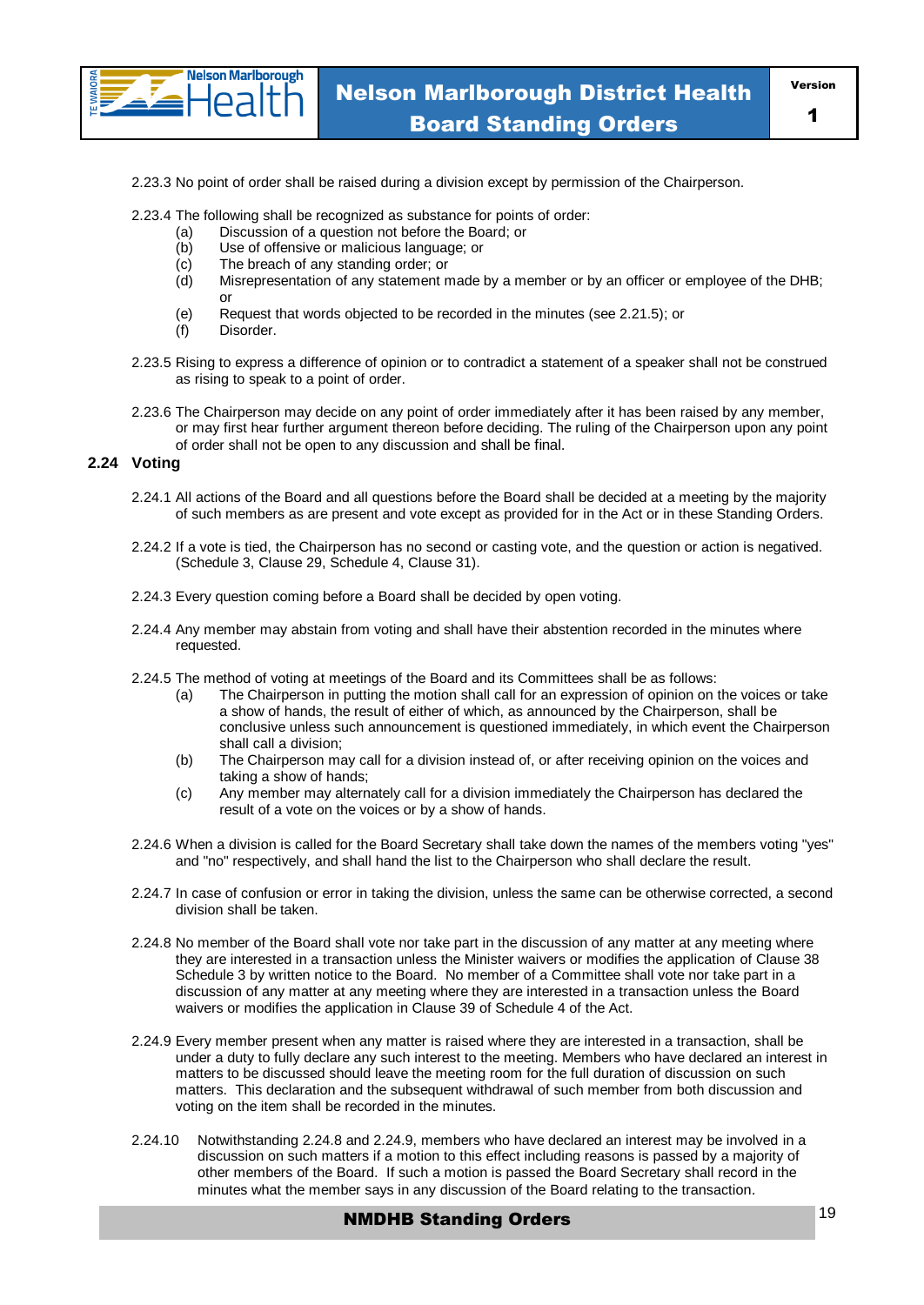

#### **2.25 Qualified privilege**

- 2.25.1 Where a meeting or any part of a meeting of the Board or Committee is open to the public during the proceedings and:
	- (a) There is supplied to a member of the public a copy of the agenda for the meeting with or without further statements or particulars for the purpose of indicating the nature of any item included in the agenda; or
	- (b) The minutes of that meeting or part of that meeting are produced for inspection by any member of the public or a copy thereof is given to any member of the public;

The publication of any defamatory matter included in the agenda or in the further statements or particulars or in the minutes shall be privileged unless the plantiff proves that in publishing the matter the defendant was predominantly motivated by ill will or otherwise and took improper advantage of the occasion of publication. (Schedule 3, Clause 23).

#### **2.26 Maintenance of public order at meetings**

- 2.26.1 The person presiding at any meeting of the Board, if that person believes on reasonable grounds, that the behaviour of any member of the public attending that meeting is likely to prejudice, or to continue to prejudice the orderly conduct of that meeting if that member of the public is permitted to remain in that meeting, may require that member of the public to leave the meeting.
- 2.26.2 If any member of the public who is required, pursuant to subsection (1) of this section, to leave a meeting of the Board:
	- (a) Refuses or fails to leave the meeting; or
	- (b) Having left the meeting, attempts to re-enter the meeting without the permission of the person presiding at the meeting;

Any security officer, or any officer or employee of the DHB, may, at the request of the person presiding at the meeting, remove or, as the case may require, exclude that member of the public from the meeting.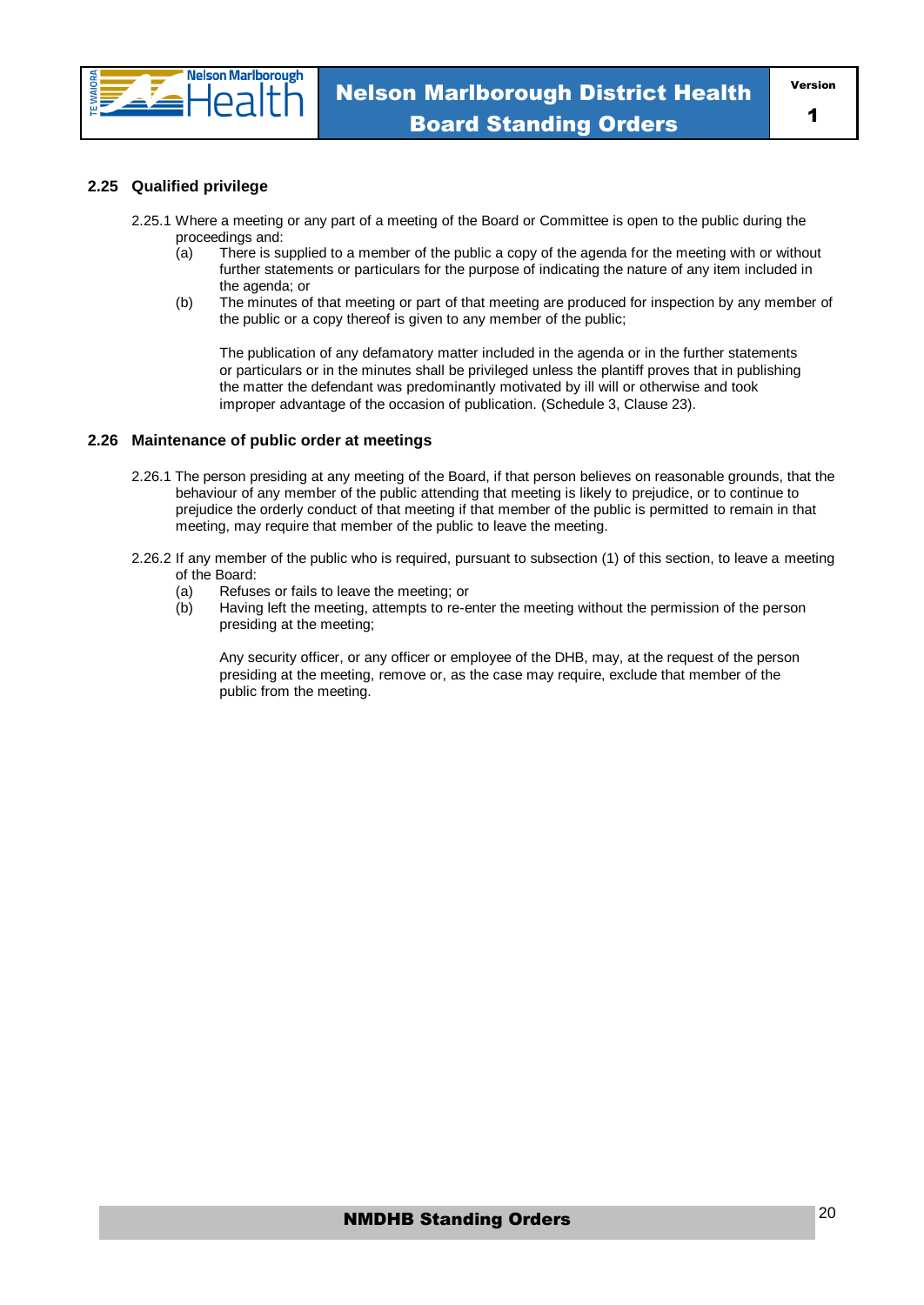

#### 3.0 PUBLIC ACCESS

#### **3.1 Public at meetings**

3.1.1 All meetings of the Board and its Committees shall be open to the public and news media except where otherwise provided by provided by Clause 34 Schedule 3, Clause 35 Schedule 4, Clause 33 Schedule 3, Clause39 Schedule 3 and Clause 34 Schedule 4 of the Act.

#### **3.2 Public notification of meetings and access to documents**

- 3.2.1 The agenda and associated reports circulated to members of the Board or Committee shall be available to the public and news media within 2 working days before a meeting (unless the Board Secretary excludes material from reports he/she reasonably expect the meeting to discuss with the public excluded) (see also 3.2.9). (Schedule 3, Clause 19 & Schedule 4 Clause 20).
- 3.2.2 All meetings scheduled for the following month except where provided for in order 3.2.3, shall be publicly notified not more than 14 days and not less than five days before the end of every month, together with the dates on which and the times and places at which those meetings are to be held. (Schedule 3, Clause 16(1) & Schedule 4, Clause 17(1)).
- 3.2.3 Where any meeting is to be held on or after the 21st day of the month, such meetings may, instead of being notified in accordance with order 3.2.2, be publicly notified not more than ten nor less than five working days before the day on which the meeting is to be held. (Schedule 3, Clause 16(2) & Schedule 4, Clause 17(2)).
- 3.2.4 Where any special meeting of the Board or Committee is called and notice of that meeting cannot be given in the manner required or meetings permitted by order 3.2.2-3.2.3 as appropriate, the Board and Committee shall cause that meeting and the general nature of business to be transacted at that meeting to be publicly notified or otherwise advertised as soon as practicable before the meeting is to be held. (Schedule 3, Clause 16(3) & Schedule 4, Clause 17(3)).
- 3.2.5 Where any emergency meeting of the Board or Committee is called and notice of that meeting cannot be given in the manner required or permitted by order 3.2.1 – 3.2.2 as appropriate for an ordinance or special meeting, the Board or person calling the meeting shall cause to be given such public notice of the meeting and the business to be transacted at the meeting as is reasonable in the circumstances. (Schedule 3,Clause 16(4) & Schedule 4, Clause 17(4)).
- 3.2.6 The Board Secretary shall make any other additional arrangement for the notification of meetings including special meetings as the Board may from time to time determine.
- 3.2.7 No meeting of the Board or a Committee shall be invalid merely because that meeting was not publicly notified in accordance with orders 3.2.2, 3.2.3, 3.2.4 or 3.2.5. (Schedule 3, Clause 17(1) & Schedule 4, Clause 18(1)).
- 3.2.8 Where the Board or a Committee becomes aware that any meeting has not been publicly notified in accordance with orders 3.2.2, 3.2.3, 3.2.4 or 3.2.5, the Board or Committee shall, as soon as practicable, give public notice that the meeting was not so notified, and shall in that notice, -
	- (a) State the general nature of the business transacted at that meeting; and
	- (b) Give the reasons why that meeting was not so notified. (Schedule 3, Clause 17(2) & Schedule 4, Clause 18(2)).
- 3.2.9 Any member of the public may, without payment of a fee, inspect during normal office hours, within a period of at least two working days before every meeting, all agendas and associated reports circulated to members of the Board and relating to that meeting.
	- (1) The agendas shall be available for inspection at the public offices of the DHB and must be accompanied by either:
		- (a) The associated reports; or
		- (b) A notice specifying the places at which the associated reports may be inspected.
	- (2) Any member of the public may take notes from any agenda or report inspected by that member of the public.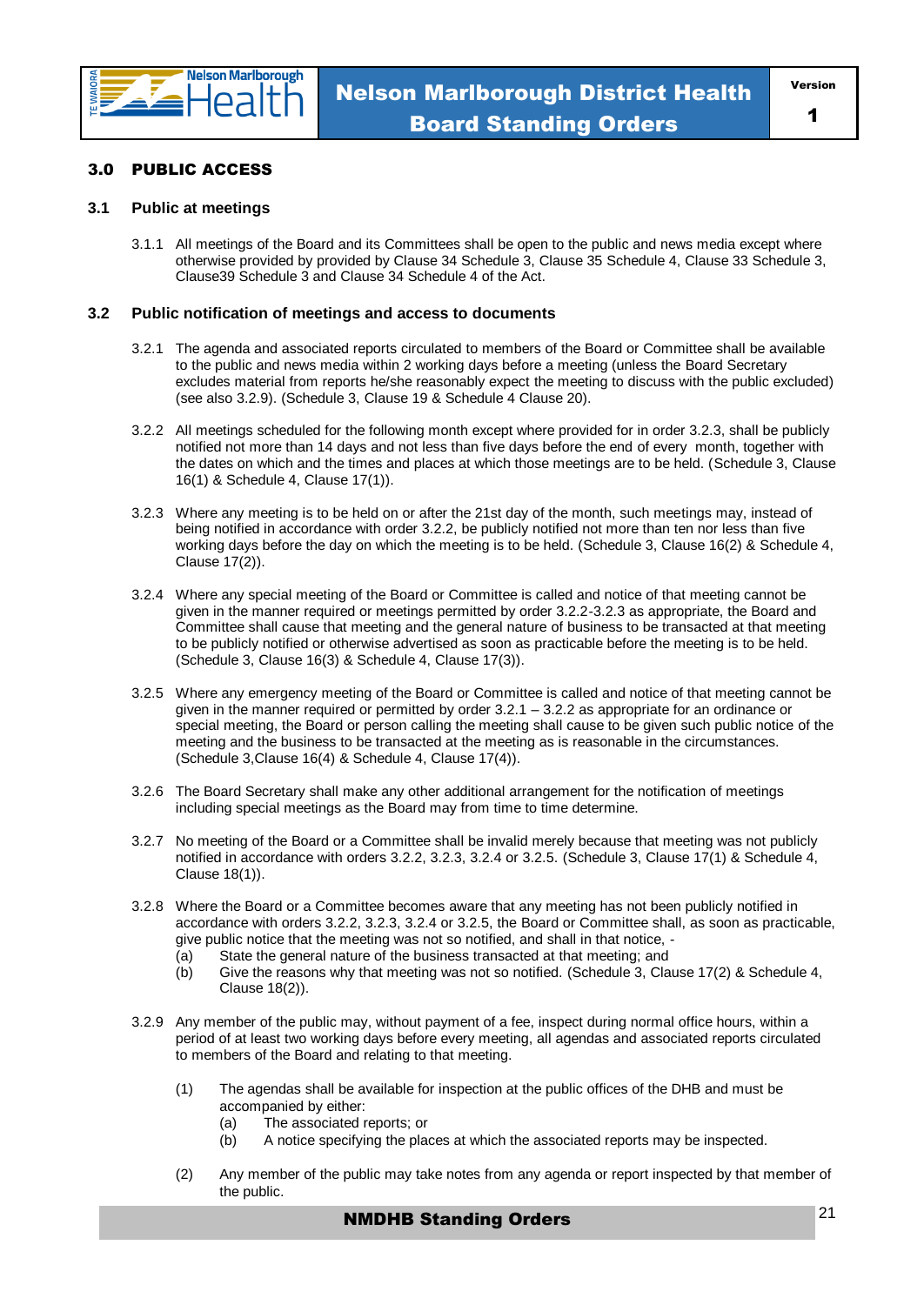

- (3) Every member of the public who inspects an agenda or report made available under subsection (1) of this section and who requests a copy of any part of any such agenda or report and tenders the prescribed amount (if any) shall be given such a copy as soon as practicable.
- (4) Where a meeting is an emergency meeting or a special meeting called pursuant to a resolution of the Board or Committee, the agenda and any associated reports shall be made available as soon as is reasonable in the circumstances (Schedule 3, Clause 20 & Schedule 4, Clause 22).
- (5) Where an item is not on the agenda for a Board or Committee meeting, that item may be dealt with at that meeting if:
	- (a) The Board or Committee by resolution so decides; and
	- (b) The presiding member explains at the meeting at a time when it is open to the public:
		- (i) The reason why the item is not on the agenda; and<br>(ii) The reason why the discussion of the item cannot b
		- The reason why the discussion of the item cannot be delayed until a later meeting (Schedule 3, Clause 28 & Schedule 4, Clause 29)
- (6) The Board or Committee may also deal with an item not on an agenda if the item is a minor matter relating to the general business of the Board or Committee and the presiding member explains at the beginning of the meeting at a time when it is open to the public, that the item will be discussed at the meeting.
- (7) The Board Secretary may exclude from the reports made available reports or items from reports that he or she reasonably expects the meeting to discuss with the public excluded.
- (8) The Board Secretary shall indicate on each agenda the items that he or she reasonably expects the meeting to discuss with the public excluded.
- 3.2.10 The public shall be entitled without charge to copies of the agenda (including copies of any documents deemed part of the agenda) to be considered at that part of the meeting which is to be open to them. The part of the agenda which relates to the resolution or motion to exclude the public (see 3.3) shall also be available to the public. The necessary quantity of copies shall be made available.
- 3.2.11 The public shall be entitled without charge to inspect, take notes from, or receive copies of, minutes of any meeting or part of any meeting from which the public was not excluded (see 2.12.1).
- 3.2.12 Where a member of the public makes a request for the minutes of a meeting or part thereof from which the public were excluded, that request shall be considered by the Board Secretary as follows:
	- (a) If it is made by or on behalf of a natural person, and is for access to any personal information that is about that person, as if it were a request made under subclause (1)(b) of principle 6 of the Privacy Act 1993;
	- (b) In any other case, as if it were a request for access to official information made under the Official Information Act 1982.
- 3.2.13 Lists of members on each Committee shall be available at the office of the Board Secretary and at all meetings of the Board at which members of the public are present.

#### **3.3 Reasons to exclude the public**

- 3.3.1 A Board may by resolution exclude the public from the whole of part of the proceedings of any meeting only on one or more of the following grounds:
	- (a) That the public conduct of the whole or relevant part of the meeting would be likely to result in the disclosure of information for which good reason for withholding would exist under any of sections 6, 7 or 9 (except 9(2)(g)) of the Official Information Act 1982.
	- (b) That the public conduct of the whole or the relevant part of the meeting would be likely to result in the disclosure of information the public disclosure of which would:
		- (i) Be contrary to the provisions of a specified enactment; or
		- (ii) Constitute contempt of court or of the House of Representatives: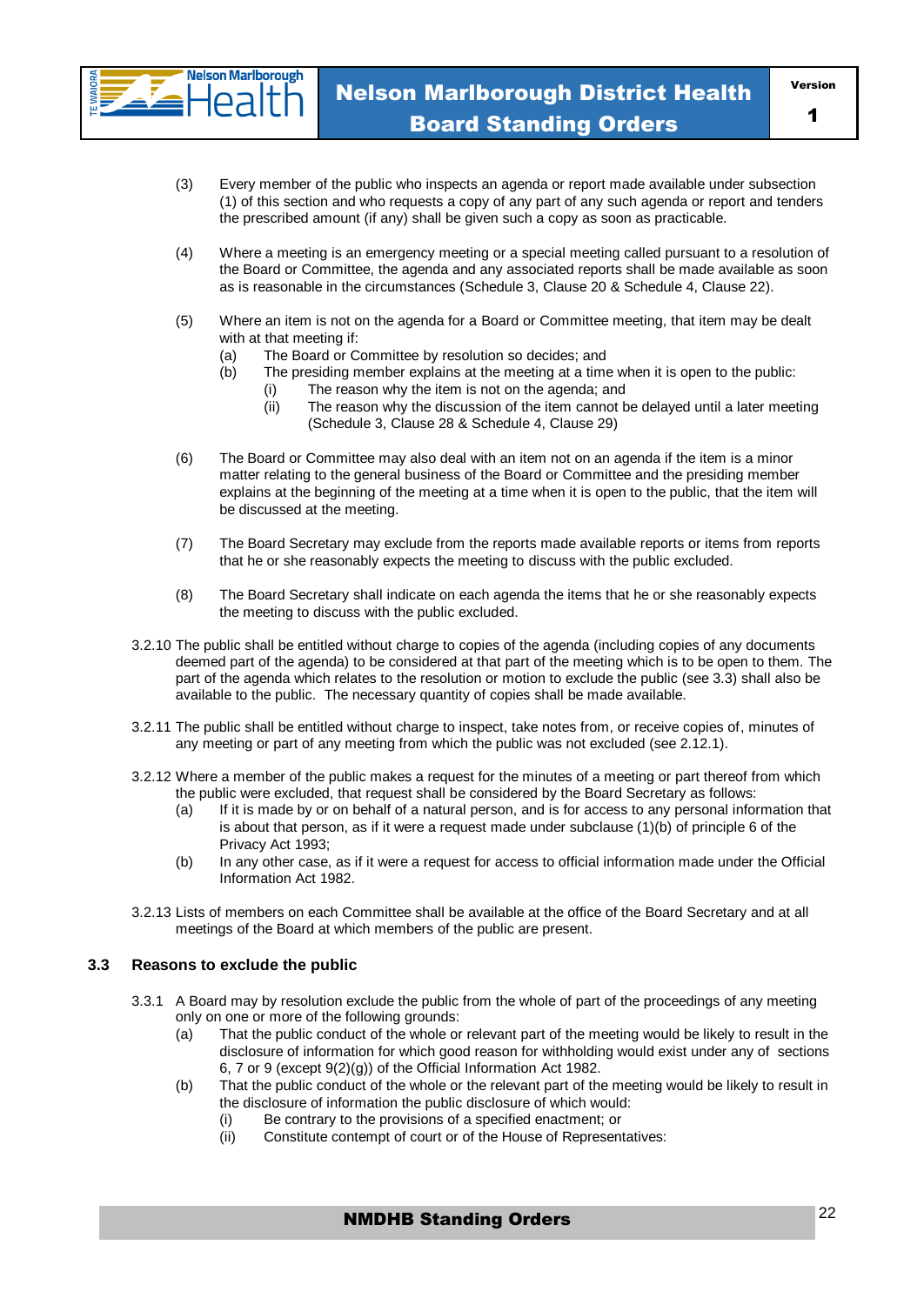

- (c) That the purpose of the whole or the relevant part of the meeting is to consider a recommendation of an Ombudsman made under section 30(1) or section 35(2) of the Official information Act 1982 to the DHB:
- (d) That the purpose of the whole or the relevant part of the meeting is to consider a communication from the Privacy Commissioner arising out of an investigation under Part VIII of the Privacy Act 1993:
- (e) That the exclusion of the public from the whole or the relevant part of the meeting is necessary to enable the board to deliberate in private on a decision or recommendation as to whether any of the grounds in paragraphs (a) to (d) are established in relation to all or any part of any meeting of the DHB.
- 3.3.2 Where so empowered, the meeting may by resolution exclude the public from the whole or any part of their proceedings. Any such resolution shall state the general subject of each matter to be considered while the public is excluded, the reason for passing that resolution in relation to that matter, including the particular interests protected by Section 6, 7 or 9 of the Official Information Act 1982 which would be prejudiced by holding the whole or relevant part of the meeting in public or the other reasons as set out in Schedule 3, Clause 34 or Schedule 4, Clause 35.
- 3.3.3 Every resolution or motion to exclude the public shall be put at a time when the meeting is open to the public, and the text of that resolution or motion (or copies thereof):
	- (a) Shall be available to any member of the public who is present; and
	- (b) Shall form part of the minutes of the Board meeting.
- 3.3.4 A resolution pursuant to order 3.3.2 may also provide for one or more specified persons to remain after the public has been excluded if that person, or persons, has or have in the opinion of the Board or Committee, knowledge that will assist the meeting (Schedule 3, Clause 35.3 & Schedule 4,Clause 36.3).
- 3.3.5 Where the Board or Committee resolves that one or more persons may remain after the public has been excluded, the resolution must state the knowledge possessed by that person or those persons which will be of assistance in relation to the matter to be discussed and how it is relevant to the matter (Schedule 3, Clause 35.4 & Schedule 4 Clause 36.4).

#### **3.4 Application of standing orders to public excluded sessions**

3.4.1 These standing orders shall apply to meetings or parts of meetings from which the public has been excluded.

#### **3.5 Use of public excluded information**

3.5.1 Subject to the provisions of the Official Information Act 1992, as applicable, no member, officer or other person shall disclose to any person other than a member or officer, any information which has been presented to, or is to be presented to any the state of the state of the state of the state of the state of the state of the state of the state of the state of the state of the state of the state of the state of the state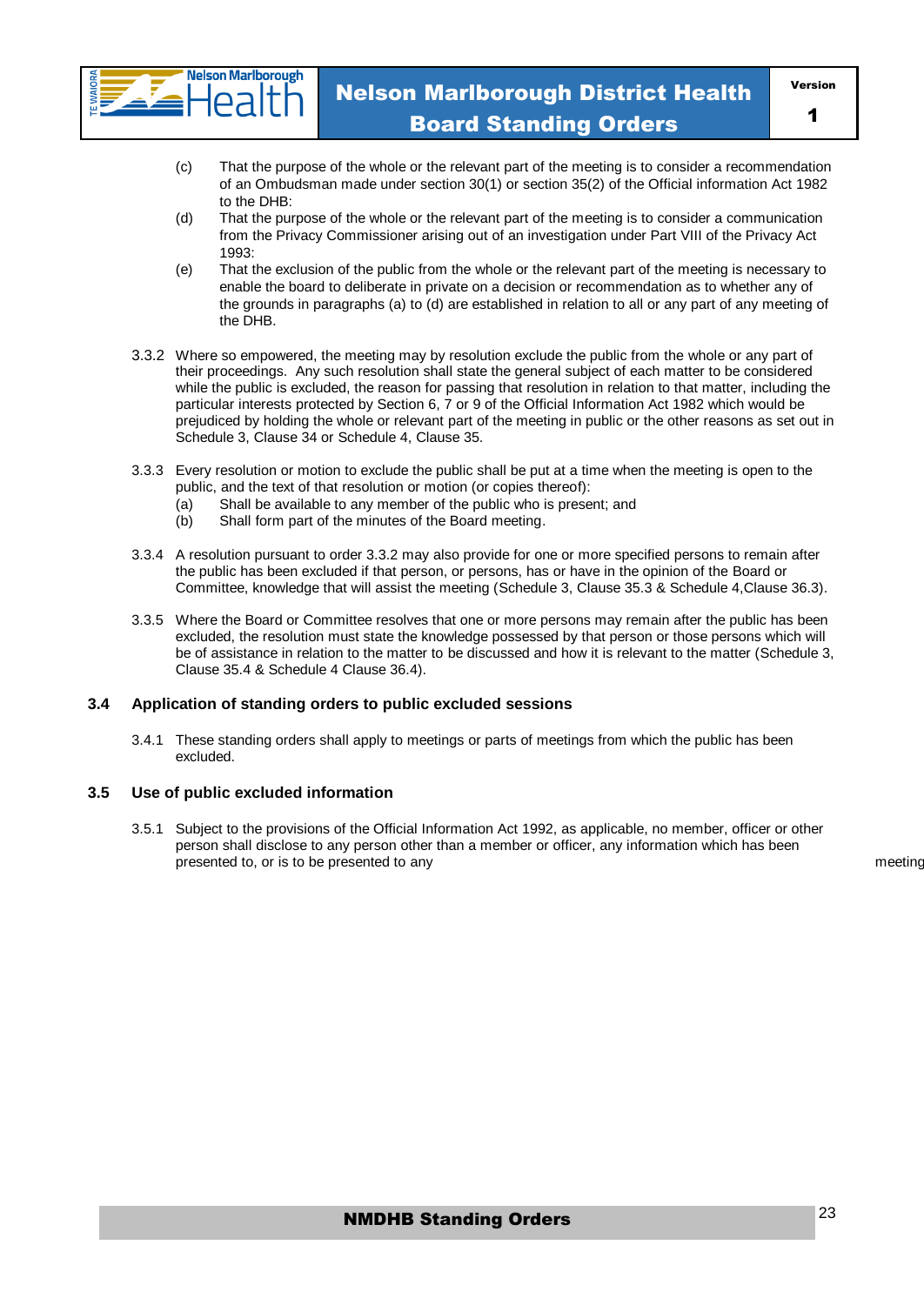

#### 4.0 MISCELLANEOUS

#### **4.1 Questions**

- 4.1.1 Any member of the Board may at any ordinary meeting of the Board at the appointed time, put a question to the Chairperson, or through the Chairperson of the Board to the Chairperson of any standing or special committee, or to any officer of the Board concerning any matter relevant to the role or functions of the DHB concerning any matter that does not appear on the order paper, nor arises from any committee report or recommendation submitted to that meeting.
- 4.1.2 Before putting a question, a member shall, in the first instance, endeavour to obtain the relevant information, through the office of the Chairperson, from the appropriate officer of the DHB or the Chairperson of the Committee concerned. In the event of the information sought not being forthcoming, or the member not being satisfied with the answer, the member then has the right to raise the matter by way of a question at an ordinary meeting of the Board, provided that the Chairperson may refer a question to an appropriate Committee.
- 4.1.3 Wherever applicable, such questions shall be in writing and handed to the Chairperson prior to the commencement of the meeting at which they are to be asked.
- 4.1.4 If an answer to the question cannot be given at that meeting it shall, at the discretion of the Chairperson, be placed on the order paper for the next Board meeting.
- 4.1.5 Questions and answers shall be submitted as briefly and concisely as possible. No discussion shall be allowed upon any question or upon the answer.

#### **4.2 Questions to officers during the debate**

4.2.1 In the course of any debate at any Board meeting, any members may, at the Chairperson's discretion, ask any question of the relevant officer on any matter under debate. Such questions shall be sought through the Chair.

#### **4.3 Obligation to provide members with information**

- 4.3.1 Public excluded information required by members in the performance of their particular duties as members shall be supplied to them by the principal administrative officer. Where the Chief Executive Officer is uncertain that public excluded information should be supplied in any particular case, the matter shall be referred to the Chairperson for direction.
- 4.3.2 No information obtained by any member pursuant to 4.3.1 shall be used for any purpose other than for the proper discharge of duties as a member.
- 4.3.3 Where the Chairperson of the Board has reasonable grounds for believing that public excluded information provided to any member has been misused, the Chairperson may report this and any proposed action to the Board.
- 4.3.4 The requirements of 4.3.1 are in addition to the rights of members to make separate and individual requests for information in terms of the Official Information Act 1982, as applicable. Such requests for information may include requests for information that had previously been supplied to that member as public excluded information to be released as publicly available information. Where such information is made available to that member as publicly available information the member has the right to use such information in the same way as if that member were a member of the public.